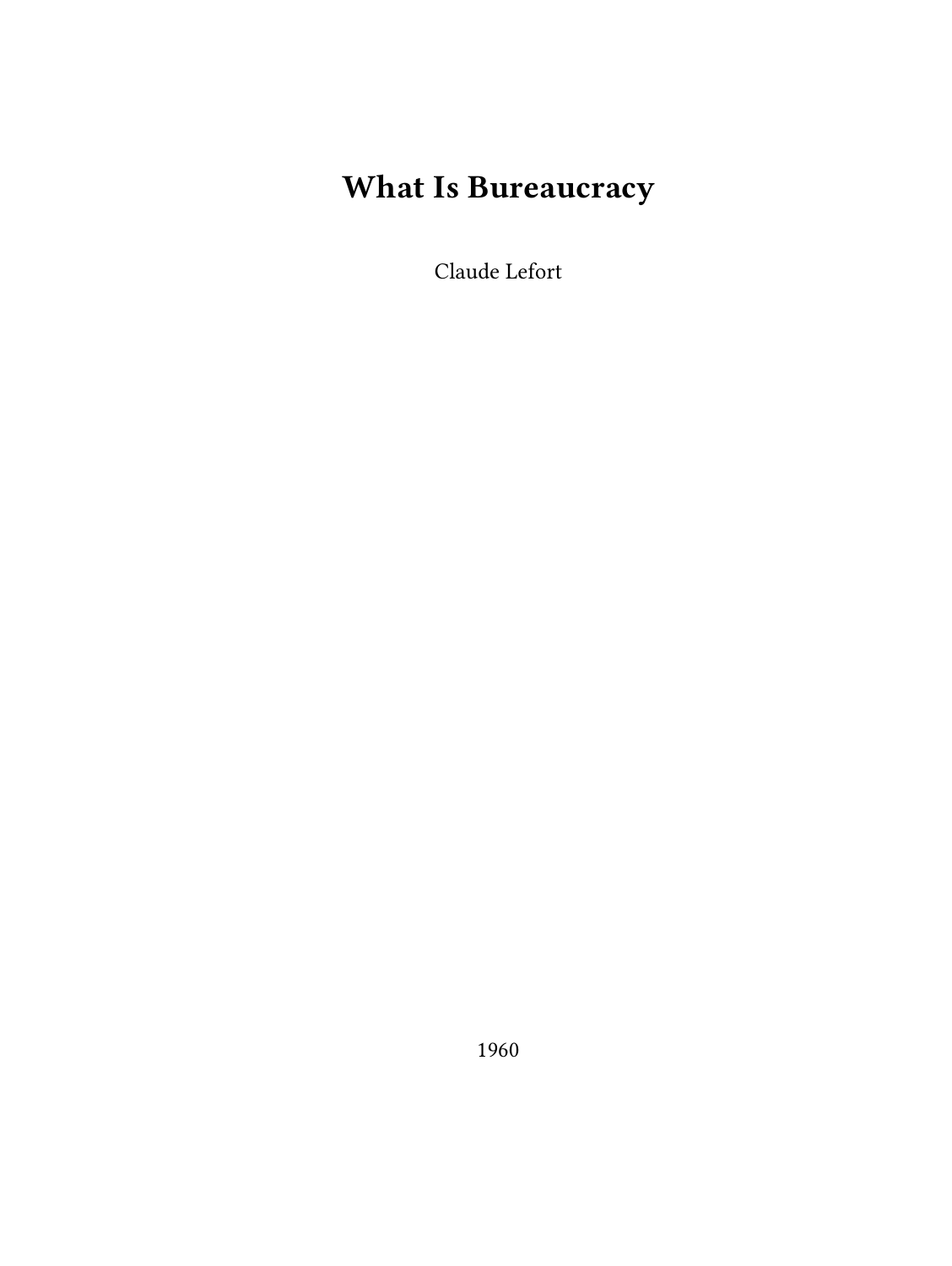# **Contents**

| The Bureaucracy as a Type of Organisation $\ldots \ldots \ldots \ldots \ldots \ldots \ldots \ldots$ |  |
|-----------------------------------------------------------------------------------------------------|--|
|                                                                                                     |  |
|                                                                                                     |  |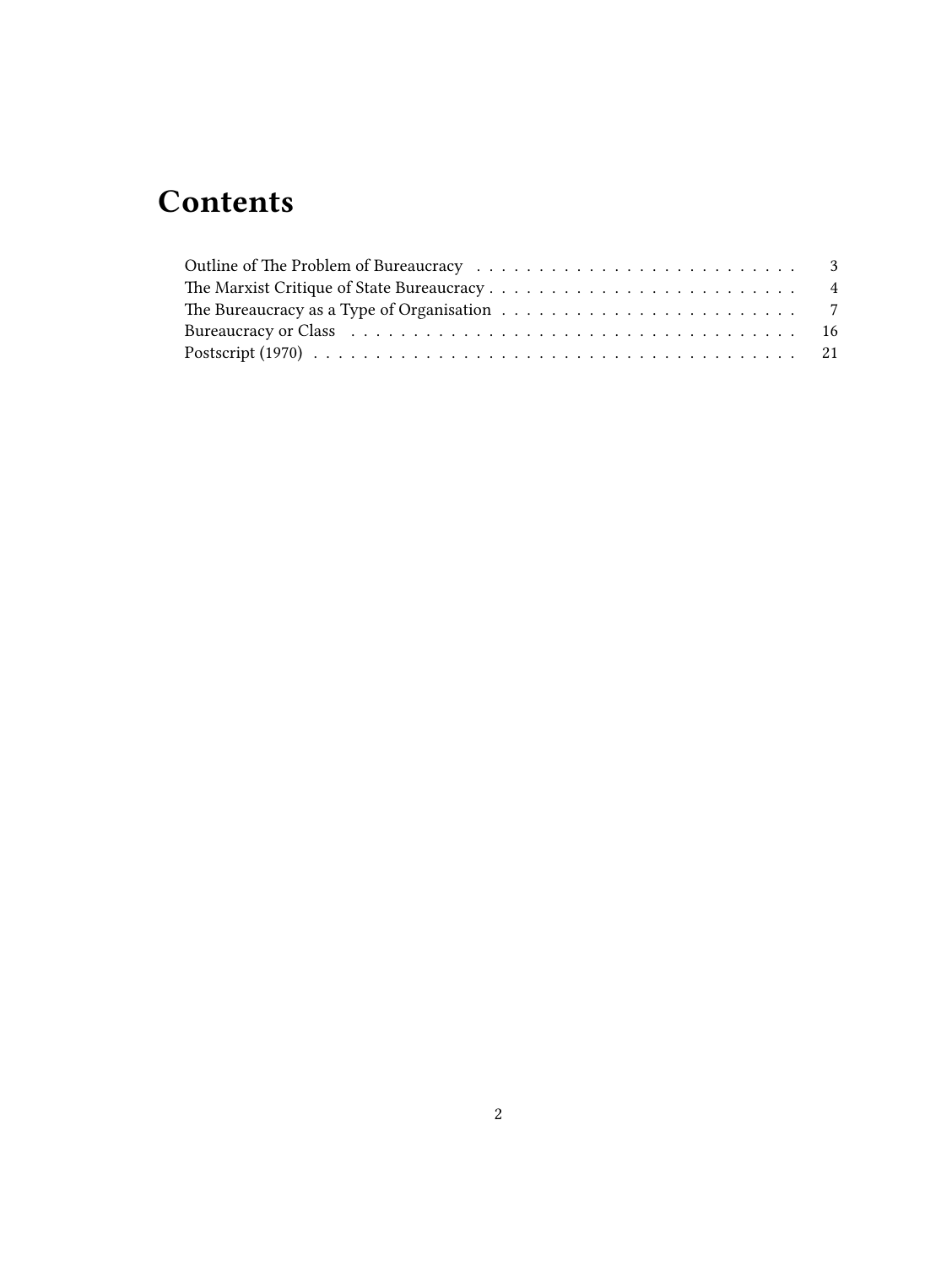Although the concept of bureaucracy has fallen into the common domain of political sociology, theory of history, and public opinion, and has been sanctified to the success it has today, it has nevertheless remained so imprecise that it is still meaningful to question the identity of the phenomena it claims to describe. At first one is astonished at the diversity or ambiguity of the responses. But this is only a first impression. Bureaucracy appears as a phenomenon that everyone talks about, feels and experiences, but which resists conceptualization. Thus, rather than immediately attempting to provide a new definition or description, we will measure the difficulties encountered by theory, assume that they have a meaning, and from the very beginning critically examine what both motivates and perpetuates these difficulties.

#### <span id="page-2-0"></span>**Outline of The Problem of Bureaucracy**

Already in his Critique of Hegel's Philosophy of Right, Marx draws attention to the specific nature of the social stratum in charge of the administration of public affairs. To corporations dedicated to particular activities and attached to particular interests, this stratum appears to represent a universal interest. We will follow the development of the theory of the state in Marx's later works, then in Lenin's Stale and Revolution, and its application to post-revolutionary Russian society by Trotsky, together with an examination of the role that the bureaucracy plays as a stratum inextricably bound to the structure of a class society. From this viewpoint, the bureaucracy is neither a class nor a stratum. It is a result of the division of society into classes and class struggles, since its function is to secure the acceptance of the rules of an order (an order undoubtedly connected with relations of production, but in need of being formulated in universal terms and maintained by force). Bureaucracy is "normally" at the service of a dominant class since the administration of public affairs within the framework of a given regime always assumes the preservation of its status. But since it is not simply a section of this class, when the balance of social forces permits it, it can run counter to some of its interests, thus acquiring a relative autonomy. The limits of power are always determined by the configuration of social relations. In short, bureaucracy is a special body in society because its function is such that it supports the established structure and its disappearance would mean the end of bourgeois domination. (Marx said that the Commune's first revolutionary measure was the suppression of the bureaucracy through the lowering of functionaries' salaries to that of the average worker.) Since it is not a key to social stratification, its role in the society is ascribed by the real historical agents-classes in struggle.

The viewpoint changes as soon as one observes the growth of the stratum devoted to administrative tasks in the various sectors of civil society. Thus, it is tempting to look for criteria defining a type of social organization that recognizes the similarities between the bureaucracies of the state, industry, party, unions, etc. Comparison encourages research into the conditions for the emergence of bureaucracies in order to define a type which would pull together various characteristics.

From this viewpoint, very close to Weber's thesis, the bureaucracy appears again as one particular mode of organization corresponding to a more or less extended sector within society. In other words, the social dynamic doesn't seem to be affected by the development of bureaucracies. The mode of production, class relations and political regimes can be studied without reference to a phenomenon designating only a certain type of organization.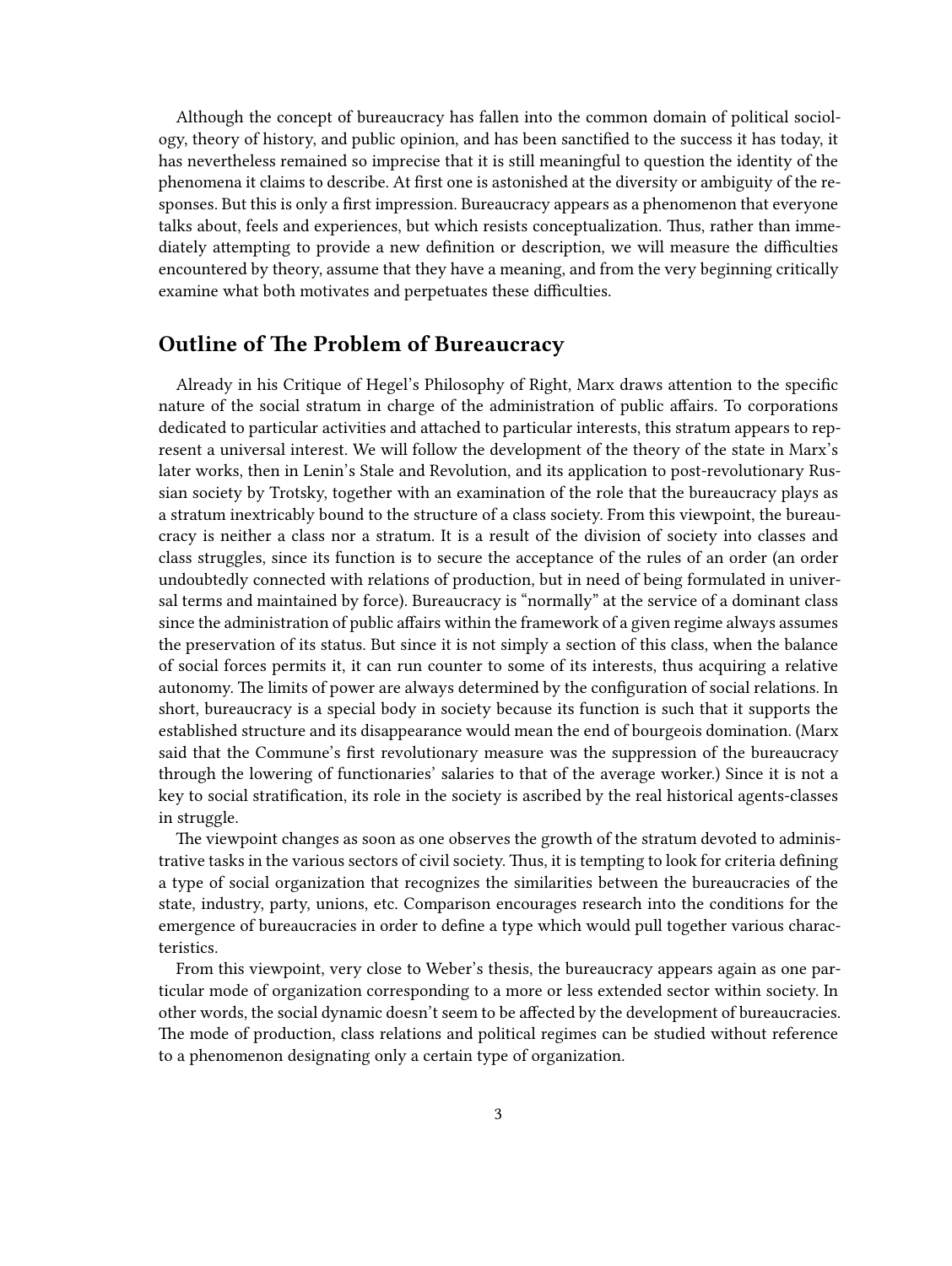A qualitative change in the theory of bureaucracy takes place when it is used to refer to a new class considered to be the dominant class in one or several countries, or even seen as destined to displace the bourgeoisie all over the world. This is suggested by the evolution of the Russian regime after the rise of Stalin, with the disappearance of the old proprietors and the liquidation of the organs of workers' power along with a considerable extension of the Communist Party bureaucracy and the state, which took over the direct administration of society. Similarly, social transformations connected with the development of monopolistic concentration in large industrial societies (notably in the United States) also generate reflection on the development of a bureaucratic class. This necessitates a change in the theory since, because of its role in economic and cultural life, the bureaucracy is now understood as a stratum able to displace the traditional representatives of the bourgeoisie, thus monopolizing power.

Finally, we believe that a completely different conceptualization is required if the phenomenon of bureaucratization is seen as a progressive erosion of the old distinctions linked to private property. Bureaucratization here refers to a process seeking to impose a homogeneous social form on all levels of work-at the managerial as well as the executive level-such that the general stability of employment, hierarchy of salaries and functions promotion rules, division of responsibilities and structure of authority, result in the creation of a single highly differentiated ladder of socioeconomic statuses. This last thesis refers to a social dynamic in bureaucracy, and lends it a goal of its own, the realization of which engenders an upheaval of all of society's traditional structures. If this is what the problem of bureaucracy boils down to, it is important to examine each of these theses and explore their contradictions.

# <span id="page-3-0"></span>**The Marxist Critique of State Bureaucracy**

As in Hegel, the Marxist account of bureaucracy is conditioned by a theory of history. In fact, when Marx criticizes Hegel's Philosophy of Right, his own theory is still in gestation. Yet, the philosophical viewpoint still takes absolute precedence, and it is remarkable that Marx could sketch out a description of bureaucracy.

According to Marx, Hegel's error consists in having accepted the bureaucracy's self-image. It claims to embody the general interest, and Hegel decides that it does so. Marx argues that the general interest is actually reduced to the bureaucracy's interest which requires the permanence of particular spheres, i.e., the corporations and the estates, in order to appear as an imaginary universal. The bureaucracy assigns its own goals to the state. It maintains the social division in order to confirm and justify its own status as a particular and privileged body in society. As real activities take place in civil society, the bureaucracy is itself condemned to formalism since it is completely occupied with preserving the frameworks in which its activities are carried out and in legitimating them. This critique reveals a series of empirical traits of bureaucracy whose relevance remains concealed to those who cling to appearances First it is the reign of incompetence Marx writes: "The highest point entrusts the understanding of particulars to the lower echelons, whereas these on the other hand credit the highest with an understanding in regard to the universal and thus they deceive one another." But this incompetence is rooted in the system The bureaucracy is a circle from which no one can escape Finally it lives for the secret the hierarchy guards the mysteries of the state and acts as a closed corporation with respect to the outside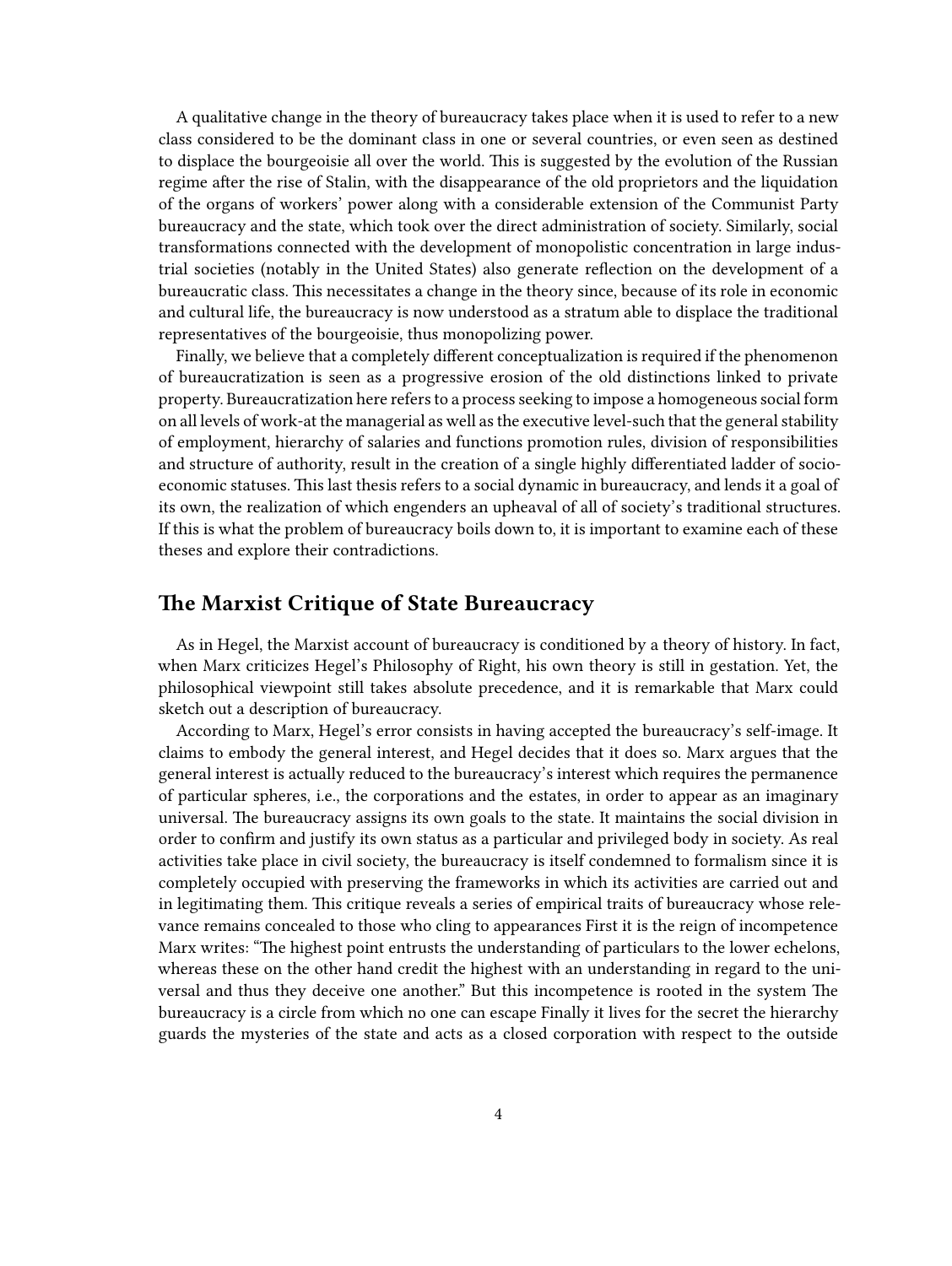world. Furthermore, it engenders a cult of authority which is "the principle of its knowledge and being," while "the deification of authority is its mentality."

Finally, it is exposed to a "crass materialism." The bureaucrat makes the goal of the state his own private goal: "a pursuit of higher positions, the building of a career." Marx also shows that this materialism is accompanied by a similarly crass spiritualism: the bureaucracy wants to do all, and, in the absence of a real function, it is condemned to an unrelenting activity of selfjustification.<sup>1</sup> Marx's analysis applies to nineteenth century Germany, i.e., to a backward society. Its relevance, however, is not thereby diminished. When he elaborated his theory of the state as an instrument at the service of the dominant class, through the study of a nation where bourgeois development had erased particularism and destroyed the corporations (the France of Louis Napoleon Bonaparte), Marx kept the idea already developed against Hegel: that the state bureaucracy is essentially a parasitic body. Thus, in dealing with Bonaparte's regime, he writes: "This executive power, with its enormous bureaucratic and military organization, with its ingenious state machinery, embracing wide strata, with a host of officials numbering half a million besides an army of another half million, this appalling parasitic body, which enmeshes the body of French society like a net and chokes all its pores, sprang up in the days of the absolute monarchy, with the decay of the feudal system, which it helped to hasten."<sup>2</sup> In Marx's eyes. the Paris Commune's most revolutionary measure was to have installed cheap government and to have suppressed the privileges and hierarchy characteristic of state bureaucracy. In State and Revolution, Lenin only reiterates what Marx had said on these points. The bureaucracy and the standing army considered as two typical institutions of the state are seen as parasites engendered by the internal contradiction which tears this society apart, but parasites which block its vital pores." To be sure, he clarifies this notion of parasitism, and points out that the recruitment of the bureaucracy from the middle and lower strata detaches part of their members from the rest of the people and allies them to the dominant class. Furthermore, the state bureaucracy is the "stake" in a permanent battle between the large parties fighting over the administrative domains. Particularly during a change of regime, these parties tend to appropriate a substantial part of the booty for their clients.

What is the relevance of the Marxist analysis and what difficulties does it encounter? In the first place, taken as an empirical phenomenon, it presents the state bureaucracy in a light which continues to clarify it today as it did a century ago. It is a critique that resembles common opinion but gives it its reasons. It is still the case that bureaucracy is a circle out of which no one can escape, that subordinates rely on their superiors to take the initiative and to resolve difficulties, while the superiors expect their subordinates to solve particular problems which elude the level of generality where they have been conceived. This solidarity in incompetence goes quite far in tying the employee, situated on the bottom of the ladder, to the system of which he is a part. As a result, it is impossible for him to denounce this system without simultaneously denouncing the vanity of his own function, from which he derives his own material existence. Similarly, bureaucrats seek the highest positions and work itself is subordinated to the gaining or maintenance of personal status, such that the bureaucracy appears as an immense network of personal relations. Actually, relations of dependence displace the objective relations outlined by the division

<sup>&</sup>lt;sup>1</sup> Karl Marx, The Critique of Hegel's Philosophy of Right (Cambridge University Press, 1970), p. 47.

<sup>&</sup>lt;sup>2</sup> Karl Marx, The Eighteenth Brumaire of Louis Bonaparte (International Publishers, ~969), p. 121. Emphasis added.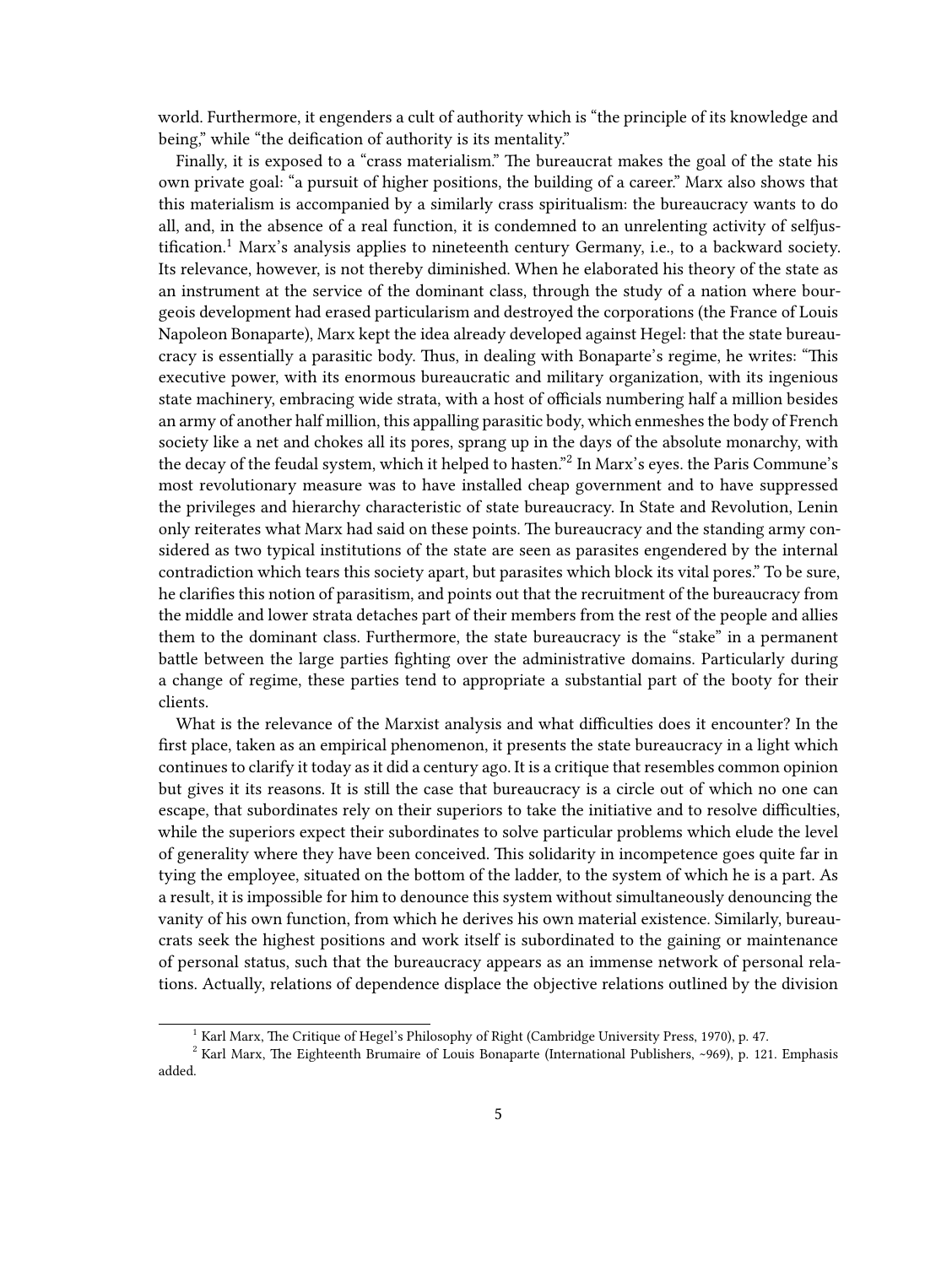of labour, while internal struggles are superimposed on the formal hierarchy and constantly tend to remodel it according to their exigencies. Today, more than ever, the distribution of the most important positions between the large parties appears as a division of booty whenever there is a change in regime. These observations are worth stressing. Such traits are well-known, but what is not explained is why they are not investigated: Marx, and Lenin after him, gave an account. Even if they were wrong, that should not be an excuse for not considering it. But in recognizing its relevance, it is not sufficient to stop at a superficial account of bureaucracy which retains only its official image. In this regard, Marxism preserves a freshness of approach which fares well when contrasted with the vision of certain contemporary sociologists. As already indicated, Marx only sketched out a description which was subsequently smothered by a theory. From this comes the treatment of state bureaucracy as a general category without any attempt to explain its functioning. If the bureaucracy includes all of its members, it still remains stratified (it is, in its essence, stratification) and all of its members do not participate in it in the same way. What is the location of the bureaucrat's power? Why does the bureaucracy always grow in size? Does the very life of the bureaucratic organism include a principle of proliferation? Clearly, state bureaucracies are usually staffed by middle-class elements. By becoming bureaucrats, do they remain part of their class? Do they change their mentality? Do they become sensitive to new interests? Marxism does not answer these questions: its conception of society as completely regulated by the class struggle does not encourage a study of bureaucracy for its own sake.

Today the state is the largest capitalist and the largest investor. In addition to what it administers directly through fiscal and economic policy, it tends to direct investments on a national scale. Although the state is a battlefield between large political parties which include representatives of private capital, and its policies are often the result of countervailing social forces, tile struggle between these groups is not the same as that which unfolds in civil society. When joined to the requirements of public administration, the division of interests creates a space for its own decisionmaking -a space which grows and develops as thhe process whereby the state increasingly drains larger amounts of capital and takes over an increasing number of tasks previously left to private initiative. The defence of the established order which guarantees the position of the rulers over those who are ruled, creates and recreates everyday the foundations of this sovereignty. In this perspective, the previous conception of state bureaucracy cannot be held any longer. In particular, the concept of parasitism seems inadequate, or at least inaccurate: why does the bureaucratic mode of organization as such multiply parasites? The thesis that, on the whole, bureaucracy is a parasitic phenomenon threads its way into Marxist theory. Actually, the bureaucracy is necessary in the context of capitalist society. In order to be effective, the critique must be located at the same level as that of capitalistic organization. If this is the case, does it not seem as if there is a dialectic of domination in modern society whereby a social stratum meant to plan and improve conditions of domination grows in proportion as industrial work invades all sectors of social life, and that the life of the masses must be subordinated to it? When all is said and done, does this process of bureaucratization, so visible in the framework of the state, also obtain within what the young Marx called civil society?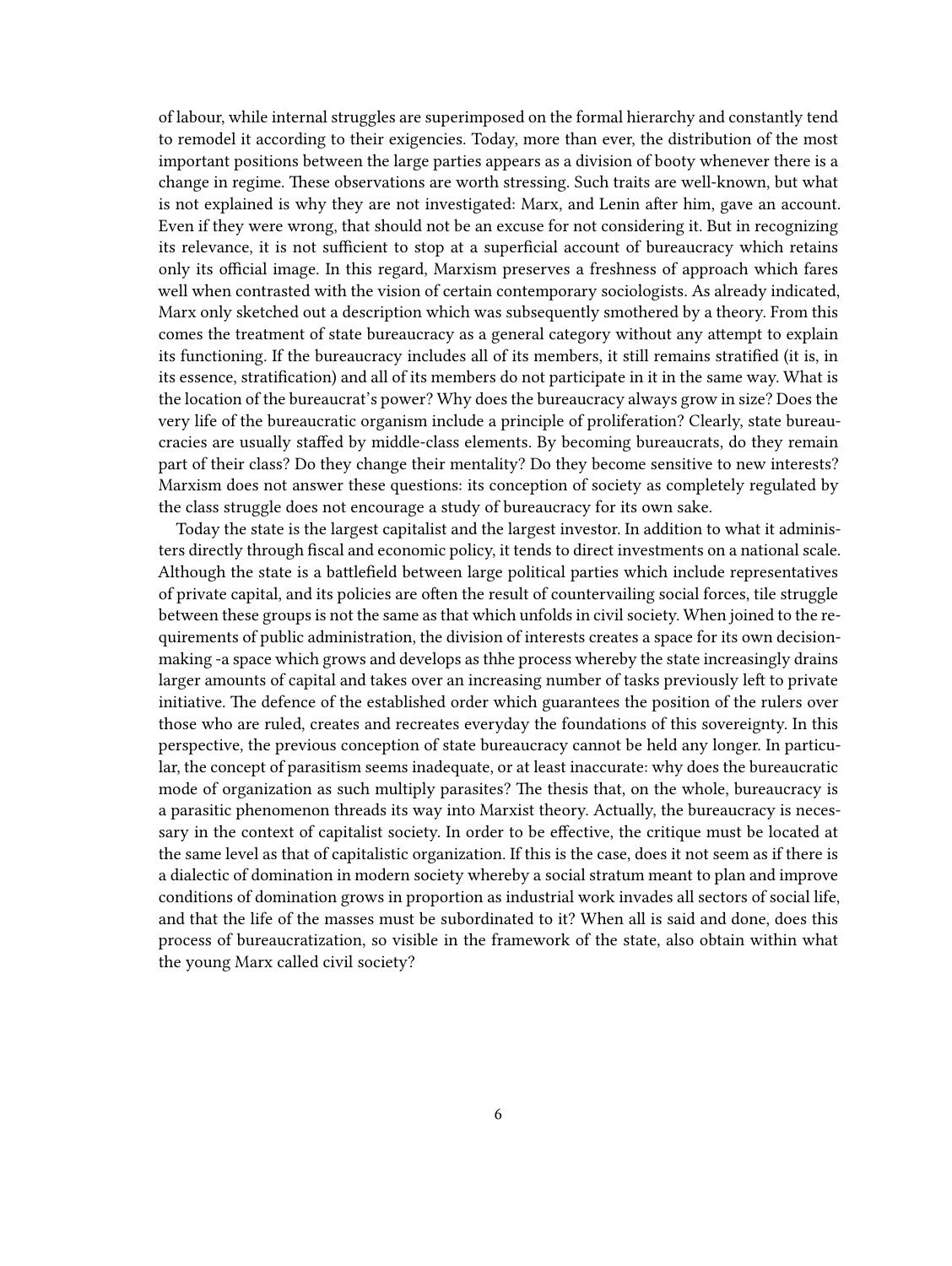### <span id="page-6-0"></span>**The Bureaucracy as a Type of Organisation**

Let us provisionally skip these questions in order to deal with another perspective which uncovers the multiplicity of bureaucracies in modern society and draws attention to their common function and similarity. Here Max Weber is the starting point. He lists certain traits he considers typical of modern bureaucracies: (I) The duties of functionaries are officially fixed by laws, rules, or administrative dispositions; (2) The functions are hierarchical and integrated into a system of command such that at all levels lower authorities are controlled by higher authorities; (3) Administrative activity is spelled out in written documents; (4) These functions require a professional apprenticeship; (5) The work of functionaries demands complete devotion to the office; (6) Access to the profession is at the same time access to a particular technology, jurisprudence commercial science, administrative science, etc.

From this analysis some conclusions can be drawn concerning the bureaucrat. His office appears to him as the exercise of a profession to which a determinate ensemble of knowledge is attached. Moreover, it is neither de facto nor de jure the source of fees any more than it is the object of a contract in terms of which the employee sells his labour power. The particular nature of the office implies that in exchange for certain material guarantees (the assurance of a suitable standard of living), the functionary contracts a specific duty of fidelity to the office; he is in the service of an objective and impersonal goal, not of a person. This goal is inherent in the enterprise to which he is attached-state, commune, party or capitalist enterprise. Secondly, the bureaucrat enjoys a certain prestige with those he dominates. This prestige is usually guaranteed by a special status which confers on him certain rights sanctified by rules. Thirdly, the functionary is normally appointed by a superior authority. If it is true that there are certain bureaucracies whose members are elected, the pure type requires the principle of appointment. Hierarchical discipline is undermined when the functionary derives his power from the approval of electors, i.e., from below and not from above. Fourthly, the stability of employment is normally assured, even though a right of possession over the office is never recognized. Fifthly, the bureaucrat normally receives a remuneration in the form of a salary determined by the nature of employment and, possibly, by seniority. Sixthly, parallel to the hierarchical order of the bureaucracy a hierarchy of salaries is established: the majority of functionaries desire that promotions be made as mechanically as possible. Max Weber also indicates the role of certain factors in whose absence the bureaucracy would not completely develop. For example, its structure is not definitively established until the natural economy has been eliminated, i.e., until capitalism dominates society. Furthermore, the emergence of democracy allows the substitution of an administration of anonymous functionaries, detached from every particular social milieu and devoted to tasks of universal significance, for the traditional administration by notables, provided with local authority. Finally, Weber goes so far as to identify the movement of bureaucratization with the process of capitalist rationalization. More than the quantitative development of administrative tasks, what appears decisive is their qualitative change, the necessity for a large enterprise, whatever its nature, to envisage its activities from a strictly technical viewpoint and to obtain a predictability or a calculability of results as exact as possible. Bureaucracy in this sense is the social form most adequate to the capitalist organization of production and to a society based on it. The elimination of personal relations, the subordination of all activities to the application of a norm linked to an objective goal, makes it into a model of economic rationality established by industrial capitalism. Here, from a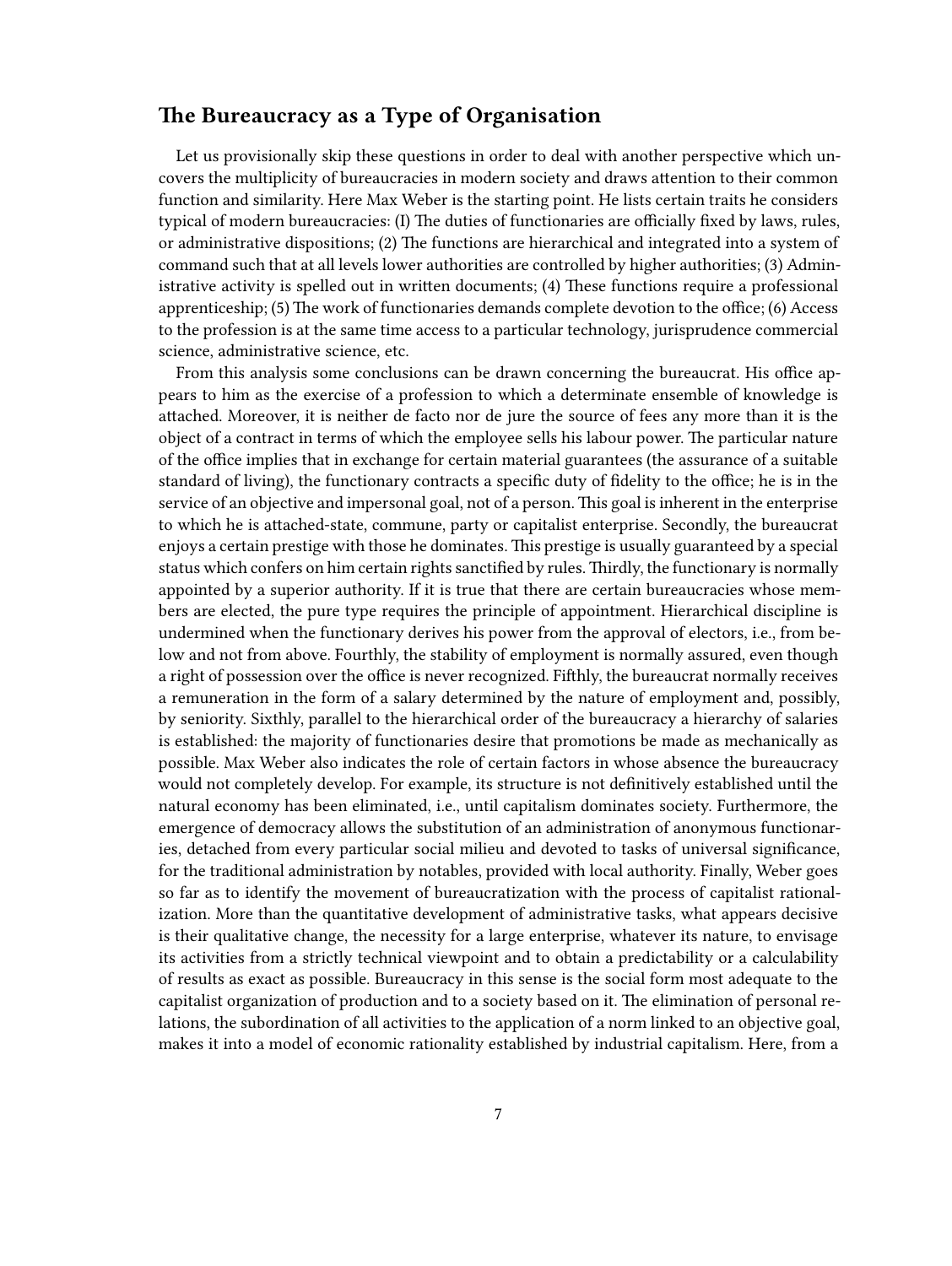technical viewpoint, Max Weber does not hesitate to judge modern bureaucracy as superior to all other forms of organization.

It does not follow, however, that the development of bureaucracies must affect the nature of a political and economic regime, no matter how necessary they might seem once certain conditions are fulfilled. On the contrary, Weber claims that the numerical importance of this form of organization does not in any way determine its relation to power. The proof is that the state bureaucracy accommodates itself to diverse regimes — as demonstrated by France, where the state bureaucracy has remained remarkably stable. The proof lies also in the fact that during war, the bureaucratic staff of a conquered country is used by the foreign power, and continues to carry out its administrative tasks. In principle, bureaucracy is indifferent to the interests and values of a political system, i.e., it is an organ at the service of rulers located somewhere between the rulers and those who are ruled.

These analyses do not reveal their full meaning until they are located within a certain methodological perspective. Weber sees bureaucracy only as a type of social organization. Actually. bureaucracies do not necessarily realize their pure form: certain empirical conditions are needed in order that the various characteristics be simultaneously present. But once defined, the type makes the impure forms intelligible. Even when Weber states that the process of bureaucratization and of capitalist rationalization are closely tied together, this could be misleading. Historical explanations are something different from the determination of a social type. Thus, the method partly determines its results. If bureaucracy is seen as essentially neutral in relation to an economic and social system, and it appears as having no historical goal, it is because Weber sees it from a purely formal viewpoint. as a type of organization, and not as a specific social stratum which, in establishing a certain set of relations between its members, generates its own history. Consequently, Weber cannot deal with "state socialism" without prejudice. According to him, bureaucracy can adjust more easily to state socialism than it can to bourgeois democracy. Yet, the history of state socialism is alien to that of bureaucracy. Strangely enough, Weber's conclusions on this point are similar to those of some Marxists, although inspired by different principles. In the eyes of these Marxists, state bureaucracy is alien to the social dialectic obtaining at the level of relations of production. For Weber a sequence of events can be reconstituted to make sense out of the development of state socialism. Although favored by these events, however, bureaucratization does not generate them. Yet, certain historical developments can be adduced to refute this thesis even more easily than Marx's account which is concerned with an empirical description. In the system resulting from the Russian revolution, which Weber calls "state socialism" (an expression which need not be criticised here), bureaucracy is not actually alien to power. The future state leaders come out of it: Stalin made a career in the party bureaucracy. For a long time he sought the highest position before obtaining it; he added to his functions of party secretary those of the state bureaucracy before becoming the master of power. Just because his rule had a charismatic character does not mean that he was independent of the bureaucracy: the latter was the permanent foundation of his power. While charisma can disappear or change its character with the death of the dictator, the new power will reconstitute itself on the basis of the bureaucracy. The political battles concerning the direction of the state take place in the upper reaches of the bureaucracy.

Extended to the limit, the state bureaucracy comes to take over final political and economic decisions, i.e., it becomes the focus of a new system. Had Weber accepted this, he would not have formulated his definition of the bureaucratic type as he did. Given the nature of his thought. he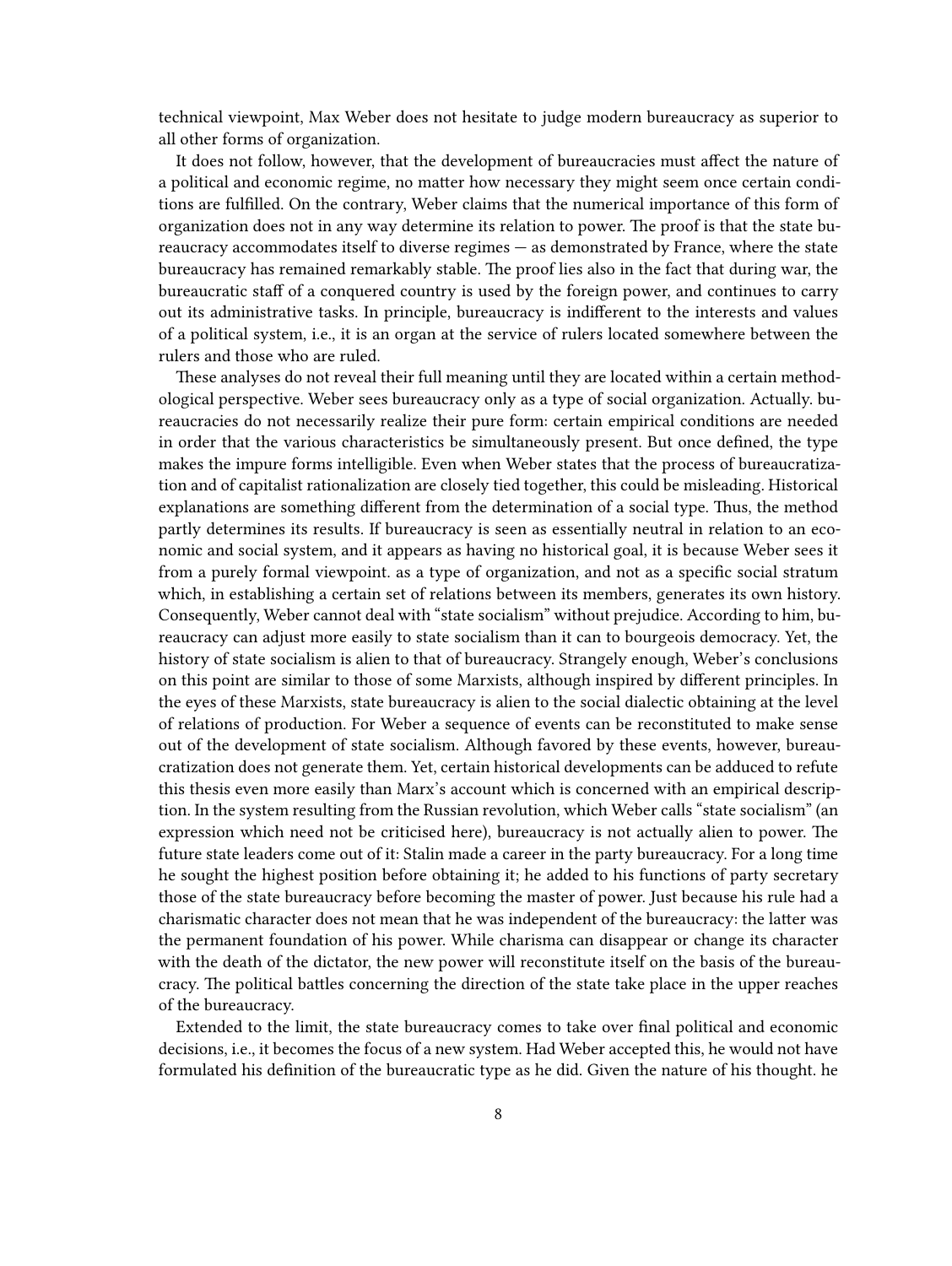refused to regard bureaucracy has having a dynamic goal of its own. Thus, he was unable to investigate its constitutive traits, i.e., how it is rooted in social being and increases its power. The enumeration of criteria can be useful, but as long as what holds them together remains uninvestigated, the phenomenon described remains indeterminate. It matters little if one adds or subtracts a criterion: nothing allows one to decide if, in the absence of certain selected traits, a social complex is or is not bureaucratic. In order to decide, it is necessary to grasp the source of bureaucratisation.

The above does not apply only to Weber, but to every attempt at a formal definition. Thus, Alain Touraine writes: "I call bureaucracy a system or organization where status and roles, laws and duties, conditions of access to a position, controls and sanctions, are defined by their location in a hierarchical line and thus by a certain delegation of authority. These two characteristics assume a third; that the fundamental decisions are not taken within the bureaucratic organization. the latter being only a system of transmission and of execution." This definition, obviously inspired by Weber-although more concise-can readily find many applications. It is easy to agree with Touraine when he claims that a ministry is a bureaucratic organization. The same cannot be said when he adds that an industrial enterprise is only partially so. If only the first characteristic of bureaucracy is found here, how can one claim that the enterprise is a partial bureaucracy? Does he not mean that a system of organization functioning according to fixed rules and in an impersonal manner already entails bureaucratization? If, on the other hand, it is admitted that the delegation of authority is decisive, and that workers do not participate in decisions, does it make sense to speak of a "bureaucratization of work"? This ambiguity grows when Michel Crozier, in elaborating on Touraine's definition, decides that "the Western workers in general, and French workers in particular, have already largely entered the channels of bureaucracy. He tells us that "delegation of authority is not necessary for participation in a bureaucratic system." It is characterized primarily by the existence of hierarchy. Does this mean that it is possible to participate in a system without possessing authority? In such a case, however, the problem would only be displaced, because relations within the bureaucratic system, between the authority and the executive sector dedicated to the manufacturing tasks and subjected to external authority, remain to be defined: the problem of knowing what role the relations of authority play in the constitution of the bureaucracy would remain. If it is necessary to admit, on the other hand, that a bureaucratic system on the whole does not necessarily locate these relations and that it is essentially characterized by the existence of a hierarchy. it is still necessary to determine the meaning of a bureaucratic hierarchy.The notion is vague enough to be applicable to very different structures: nothing is more hierarchical, for example, than the court of an hereditary monarchy. What is, then, the basis of hierarchy in bureaucracy? What justifies a vertical classification of functions and roles? The question is always reintroduced to evaluate the import of this or that criterion functioning in the conception of bureaucracy.

If Weber enumerated certain precise characteristics of bureaucracy without wishing to privilege any one of them which could have designated another social reality, it is because he had a strong feeling of its specificity. What is interesting in his analysis is what he links to this feeling, i.e., the multiplicity of bureaucratic forms of organization in modern society. Even if he fails, he at least forces us to confront his examples and types, and to come up with a new account.

Let us return to state bureaucracy, in order to ask what stratum of functionaries Weber dealt with. His definition surely applies to ministerial personnel, or at least to those functionaries whose duties carry certain responsibilities and whose 'office' entails a loyalty to the goal of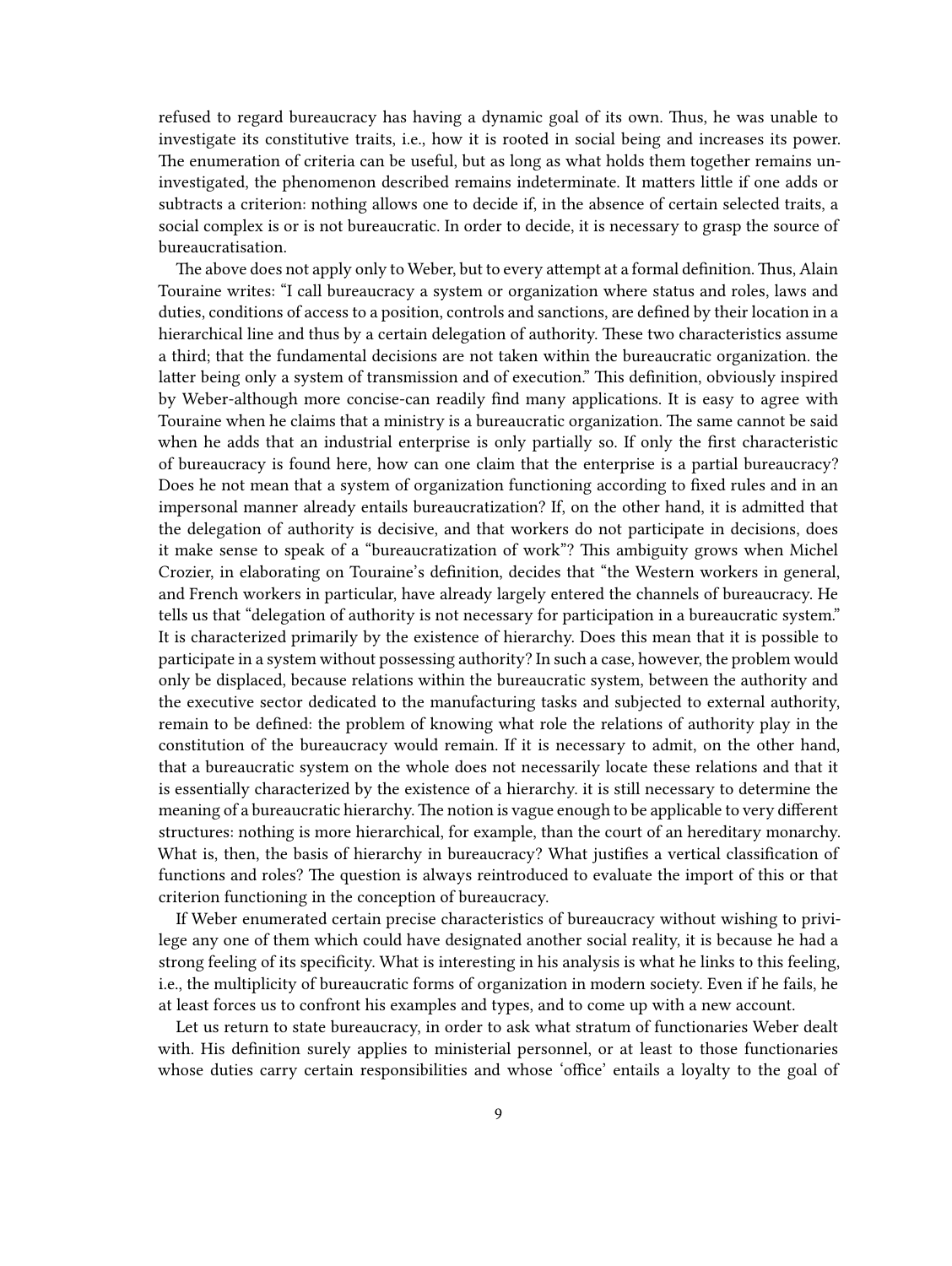the enterprise. It is a professional formation having specialized knowledge in relation to subordinates assigned to purely executive tasks and whose labour-time is rigorously checked. But, strictly speaking, does this definition apply to all the functionaries who hold 'office'? Can one say, for instance, that according to Weber's framework, secondary school teachers are part of the French bureaucracy? The professor's personal position corresponds to Weber's characterization of the bureaucrat. Only on one point is the definition inadequate: participation in a system of authority. Access to a certain position or a level in the hierarchy does not give him power over subordinates. Similarly, his relation to his superiors is special. Obviously, he is subjected to administrative power.His lot depends on decisions taken at the managerial level. Yet, he largely escapes this power; the content of his activity is only very partially determined. His professional activity has its own goal. It is not justified in terms of a transformation of the object-which cannot be confused with the objective goal immanent in the ministerial enterprise. Finally, and above all, the secondary teacher is not in the process of making a career out of a job. He can hope for a change from one grade of seniority to another by the most rapid route. But, unlike bureaucrats, he does not seek a new function which will carry with it a higher social status, expanded responsibilities, and increased power over subordinates. The secondary school teacher remains largely an isolated individual. Undoubtedly, his activity is social, since it necessarily brings him into contact with a public, but it is not socialized. The division of labour can oblige him to specialize in a branch of teaching and thus to relate his activity to those of other teachers, without, however, generating a unity of production. rn short, if we try to apply the concept of bureaucracy in the way Weber himself did (neglecting the value judgements implied in his description), we are led to exclude certain levels of functionaries from the framework of bureaucracy while also reforming his system of interpretation.

Since Weber did not integrate French high school teachers into his type, it follows that most of the characteristics, which he considers typical and which apply to our example, acquire an import only in certain precise cases. On the other hand, the absence of certain traits makes it difficult to speak of bureaucracy. In the first place, we see a connection between a certain hierarchy and a system of authority (of command-subordination, according to Weber), such that progression in the hierarchy corresponds to amassing a higher status, new responsibilities, and more power. In the second place, Weber's idea that bureaucracy expects its members to identify with the undertaking appears at first glance to have only an apologetic function, but proves to have some sociological content. Such an identification assumes some professional activity linked to a role, itself determined through relation to other roles within the enterprise.

The bureaucracy expects a subordinate to say "the Ministry" or "the Service" instead of "I," and by this act of identification, this person exists as a bureaucrat. But this act has no meaning for those whose work renders them strictly anonymous or for those who are individualized to the point where work as such becomes a sufficient justification of existence. In other words, what Weber calls the identification with an office is something other than professional consciousness. The latter finds its end in the act of production; the former, in the occupation of an office. This professional consciousness calls for a behaviour conforming to the interest of the bureaucracy, in response to the expectations of hierarchical superiors-a behaviour proper for each member of the bureaucracy in a similar situation. Thus, the activity of bureaucrats has two characteristics: it is technical and bureaucratic. It can lose the first, not the second. For example, the intense circulation of reports or of memos in offices serves only to express the necessity of each manifesting his function to others, and the bureaucracy functions only by virtue of a mutual recognition, con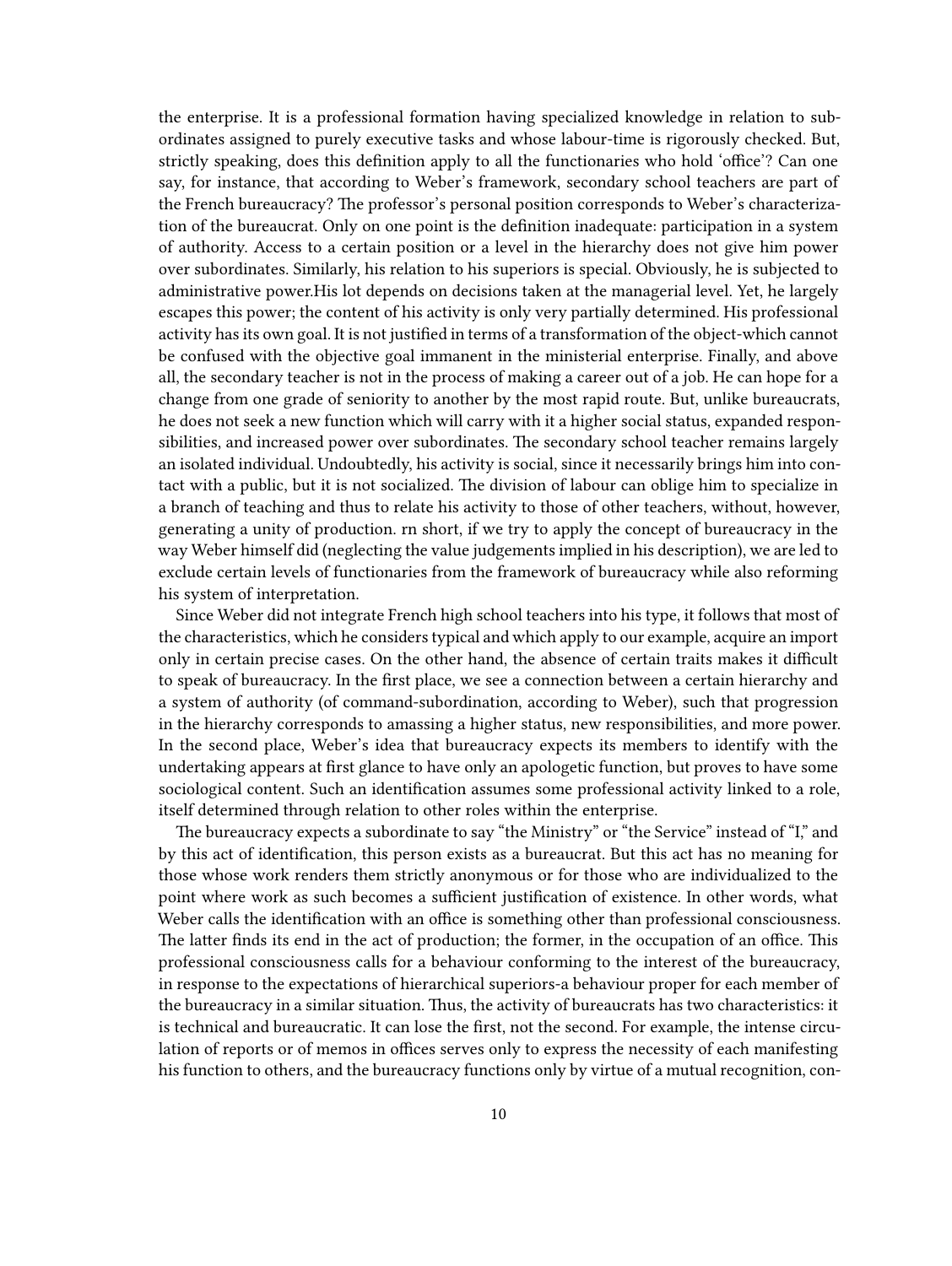stantly renewed according to determined ceremony. The volume of paper internally consumed by an administration allows one to measure its coefficient of bureaucratic integration. Stripped of ~l malevolent intentions, this shows that the bureaucracy can only act by constantly reflecting its activity in the mirror of its constitution. Finally, because of the place it gives to the system of command-subordination, Weber's analysis presupposes the existence of a geographical unity-a spatial framework determined by bureaucratic activities. Of course, all the members of a bureaucracy are not necessarily assembled in the same place, but their relations, the discipline that unites them, the control of each by the others, tends to circumscribe a specific world of offices. A second example mentioned by Weber, that of the industrial enterprise, will allow us to test out his ideas and to specify ours. In the first place, we are again led to ask whether bureaucracy is only an organ of transmission and execution. Although an industrial enterprise is never autonomous and its functioning must take into account the interests of a financing capital on whom it depends, or the directives of a ministry if it is a question of a nationalized economy, the fact remains that management has a considerable power of decision. For the totality of decisions is not the action of an individual. Whatever the personality of the general manager, the power of decision is necessarily distributed among the different services and is concretized at the heart of each service only through a more or less collective participation in the solution of problems. To ask whether the direction is or is not distinct from the bureaucracy, is to pose a false problem. In every organization in which hierarchy results in delineating a function of direction -this transcends all those subordinatedd to it. Yet, the fact remains that, if the power that it formally holds was actually composite, i.e., if the decisions which fall to it by virtue of officially fixed allotment had actually been partially elaborated at various lower levels, it is still part of the framework which it dominates.

On the other hand, as with state bureaucracy, the most important thing concerning the bureaucracy of an enterprise is its boundaries. Who are the bureaucrats? Who can be assimilated into the bureaucracy? Finally, who definitely falls outside this category? Clearly, for Weber, the definition of the capitalist enterprise as a bureaucratic organization does not specify which sector, within the enterprise, could be designated as bureaucratic (although he goes so far as to claim that the capitalist enterprise offers an unequalled model of bureaucratic organization). To maintain, with Crozier, that workers are part of a bureaucracy as soon as they are placed with engineers and directors under a single hierarchical ladder, would have seemed extravagant to Weber, not because some of his criteria would have been contradicted, but because the position of a social group cannot be established only by considering its juridical status. The fact that some workers find their work assimilated to that of functionaries, says nothing about the specific nature of their work, or of their relations with other social strata within a given enterprise. The question of establishing the real situation of workers is not automatically answered if the enterprise is nationalized, the stability of work is guaranteed, or the workers are integrated with the cadres in the same hierarchical system-although these conditions could have important effects. In the industrial enterprise, the mass of workers is confined to purely operational tasks. The ordering of workshops, the number and distribution of positions, the rhythm of production, the duration and the intensity of work-all is prescribed by an administration functioning at a distance from the place of production and constitutes an alien and closed world with respect to it.

On the other hand, is it possible to consider all those who work in offices as the bureaucracy? First of all, technical services should not be confused with services of administration and exploitation. Although both share certain common norms of organization, it remains that the social rela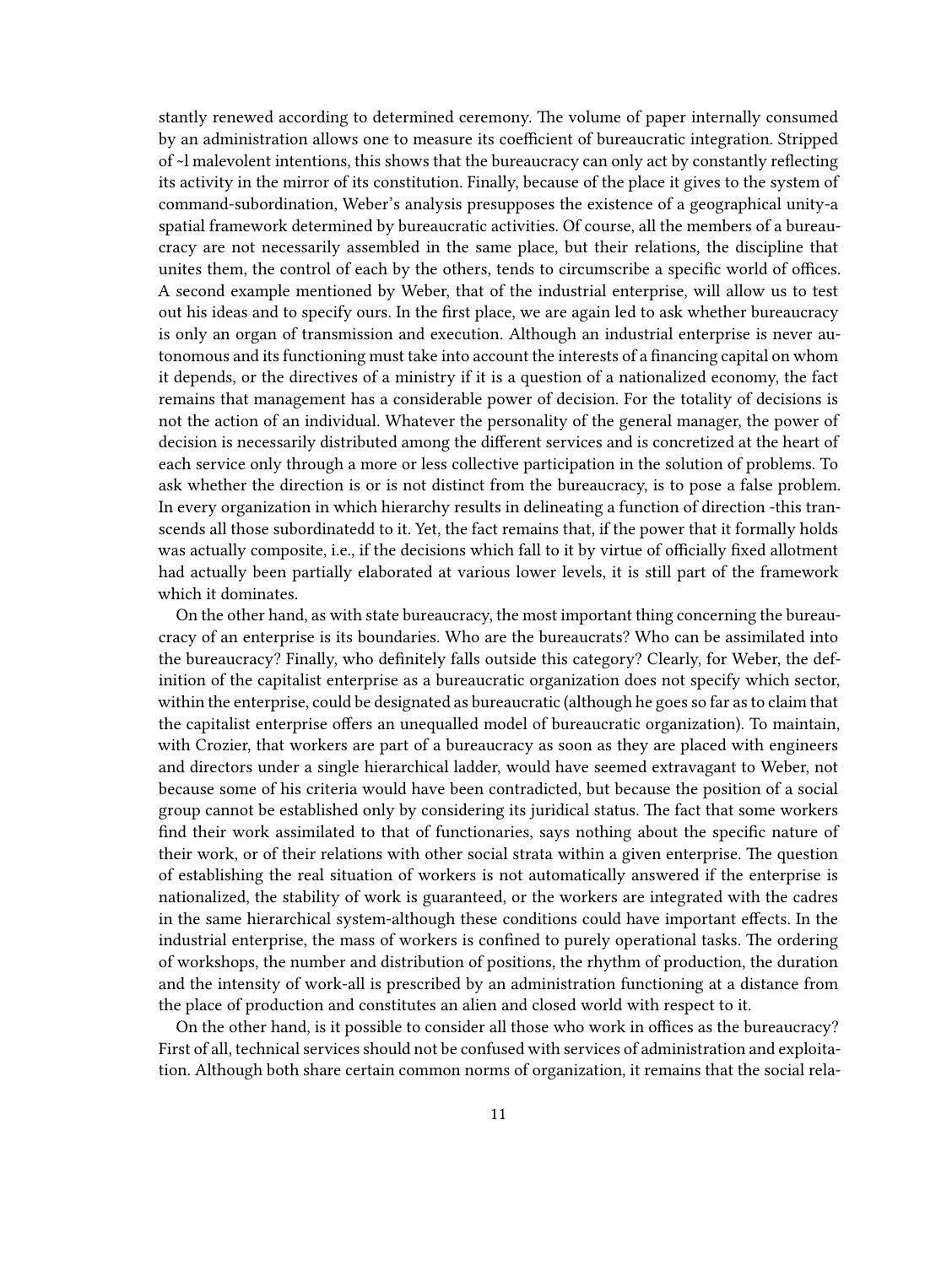tions are different by virtue of the different work performed. In short, the relations of authority and the connections with the enterprise are not similar. In technical services the engineers and the technicians, the draftsmen, have a relative autonomy by virtue of their professional knowledge. Control over labour can only be effective if the boss has a technical competence at least equal to that of his subordinates, i.e., his control must be considered a technically superior function. Social control could be practically non-existent where the work requirements were of fixed duration, sufficing to establish a normal rhythm of output. Moreover, the technicians' autonomy is also measured by their ability to move from one enterprise to another by virtue of their knowledge. Generally speaking, the position of technicians depends more on the work performed than on his place in the social organization of the enterprise.

The functioning of administrative services is something else. Here, at the bottom of the ladder, we find unskilled employees whose professional competence is rudimentary or non-existent. Between them and the general management of the enterprise, the hierarchy of positions is a power hierarchy. The relations of dependence become determining and having a function defines one against a higher level, whether it is that of the departmental supervisor, a boss, or a director. Here the double nature of employment reappears. It answers to a professional activity and expresses an established social order in which the enterprise finds its concrete existence. In fact, from the top to the bottom of the ladder, relations are such that they always serve to reiterate the authoritarian structure of administration. This does not mean, however, that those located at the bottom of the ladder participate in the bureaucracy in the same way as those at the middle or upper levels. In certain respects, the employees are like workers, deprived of any authority. They are often paid less than certain hourly labourers. Thus, their work cannot be described as an 'office' and we cannot assume that they could identify with the goals of the enterprise. Nevertheless, they are not alien to the bureaucracy: they are the dependents. They often enter into the enterprise only when provided with references certifying their "good character." They cannot advance unless they prove their aptitude to obey commands: they live in the hope of moving to a higher status. Thus, the situation of the employee is ambiguous. He is not integrated into the bureaucratic system. lie only endures it. Yet, everything tends to make him adhere to it, and he does so effectively when he accepts his superiors' ideal: promotion. Moreover, he is even less able to detach himself from the bureaucratic milieu since his work is determined by the social organization of the enterprise, and in extracting the resources that assure his subsistence, he perceives it as being as necessary as the organization itself.

Bureaucracy thus overflows the active core of middle and upper level functionaries tied to administrative and exploitative tasks: it is a hierarchy which plunges its roots even into the productive sector, where supervisors and foremen control the work of labourers. These functionaries hold real authority. Not only do they hold positions with official duties defined by a certain division of labour and submit to a certain discipline, but their function makes them participate in the power of management and leads them to identify with the enterprise as such. To say that they identify with it does not mean that they necessarily have a correct idea of the enterprise's interests nor even that they are led to place this above their own interests. In their eyes, the horizons of the enterprise are absolutely confused with those of their employment. They see the social order immanent in the enterprise as both natural and sacred, their own function as something other than a mere source of remuneration or of professional activity, but as the backbone of a system which needs their co-operation to subsist and expand.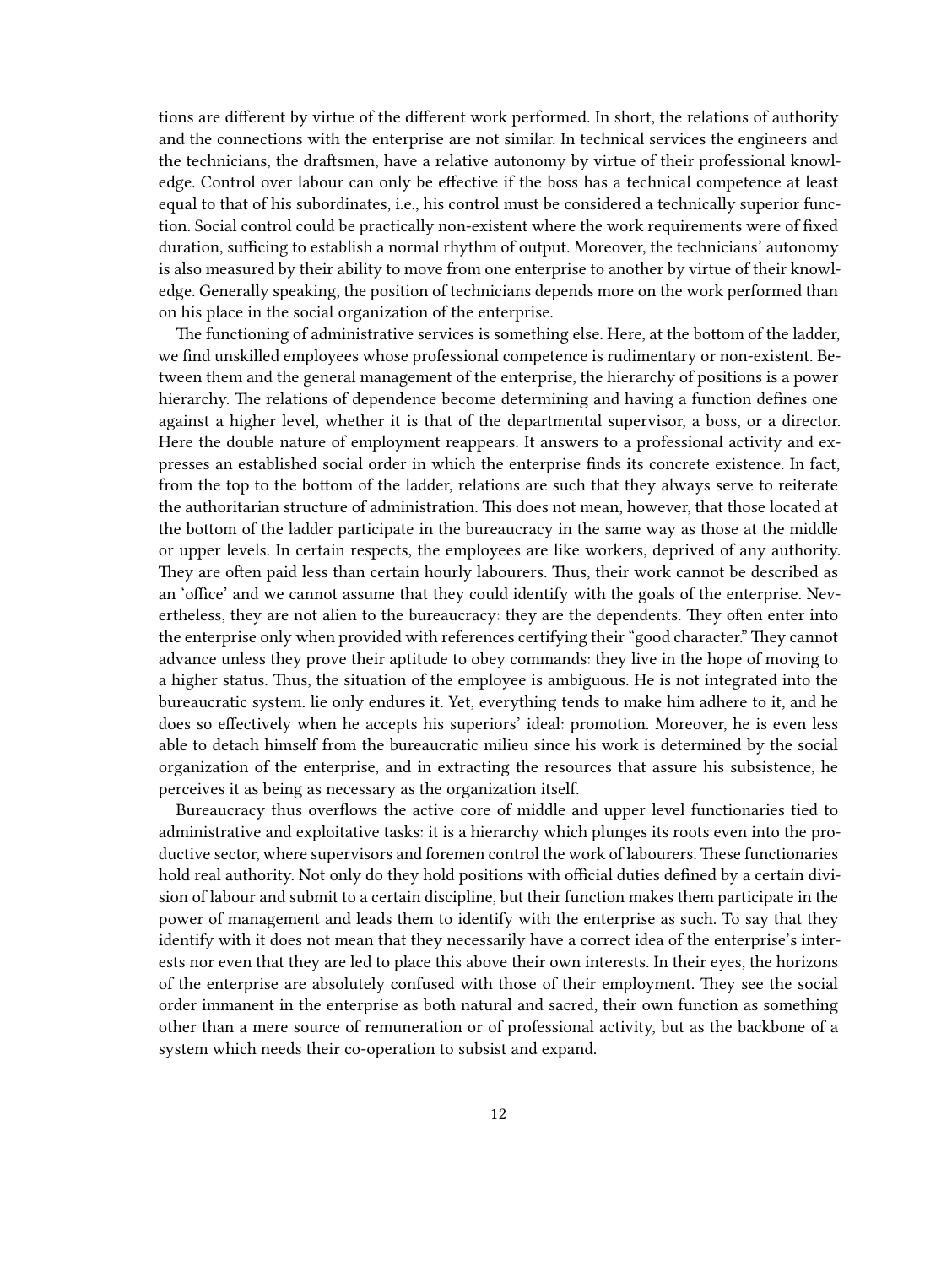To possess a status apparently differentiating his position from that of mere labourers, to enjoy a prestige generating others' respect, to obtain a remuneration and material advantages assuring a privileged condition of existence, to belong to a milieu from which authority flows, where subordination is the other side of a command, with opportunities for promotion-all these are the traits of the bureaucrat.

Finally, the bureaucracy of the enterprise exemplifies the mystification implicit in a purely formal description. The latter assumes that bureaucratic organization is identical with the rational organization of the enterprise, insofar as it is technically required by production itself. For, as soon as we seek to locate the strictly bureaucratic sector and to emphasize a specific type of conduct, we discover a dialectic of socialization different from the dialectic of the division of labor. This does not mean that we can determine what an adequate social organization of the enterprise would be like at a given stage of the division of labor, since this depends on historical conditions resulting from technical evolution and class struggle, but rather, that bureaucratic organization has its own ends which cannot be deduced from the necessities imposed by the organization of production. Once it is recognized that, in addition to the manufacturing and the technical sectors, every large enterprise must deal with tasks pertaining to the administration of personnel, to the sale of products and to the purchase of primary materials and machines, to the determination of production costs, etc., it does not follow naturally that the specialized services function as they do in the real framework of the modern capitalist factory. The requirements of planning, coordination, and information do not necessarily create a determined social order. This order is instituted by virtue of a social activity. From this viewpoint, it is essential to grasp how the bureaucracy creates its order. The more activities are fragmented, services diversified, specialized and partitioned, the more numerous the structural levels and the delegations of authority at each level, the more co-ordination and control sectors multiply because of this dispersion. Thus, the bureaucracy prospers. The status of a bureaucrat is measured by the number of secretaries and employees who depend on him, by the number of telephones and machines at his service, more generally, by the authority allocated to his domain of organization. As soon as conditions allow, he seeks to expand his sphere of influence and to preserve it. This tendency engenders the formation of cliques and hidden wars between departments which is stimulated by their separation. Each department is quick to blame others for errors or delays in carrying out a program. But at the same time, since this tendency responds to a common aspiration, it works itself out. The more the bureaucrats multiply, the more complicated the system of personal dependence becomes, the more the bureaucracy as a whole becomes a rich and differentiated milieu. As this process intensifies, bureaucrats derive a growing sense of their own objectivity. The bureaucracy loves bureaucrats as much as bureaucrats love the bureaucracy.

The consequences of this situation can appear paradoxical. Weber is right in claiming that the capitalist enterprise offers bureaucracy a privileged framework for development, that the latter finds a motive for its organization in the process of economic rationalization: the need for rigorous calculability and of a predictability favoring the emergence of a special stratum of administrators and imposing on them a certain kind of structure. Yet, this stratum elaborates its conduct, actively intervenes in the structuring, and, located in historically created conditions, develops while following its own interests. Thus one can see what is behind the mask of law and impersonality, the proliferation of unproductive functions, the play of personal relations, and the folly of authority.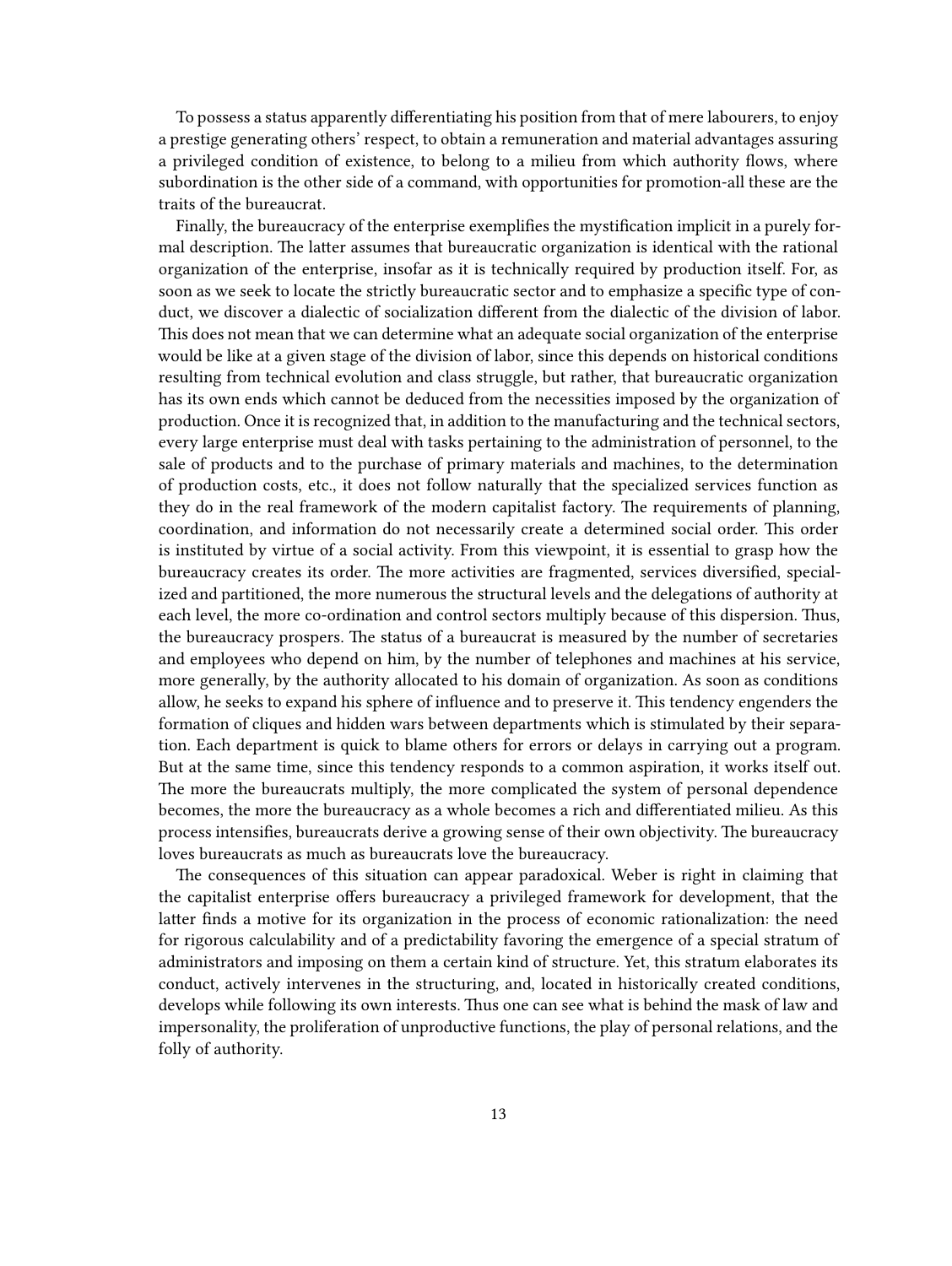Our third example will provide a kind of counter proof, since it presents a bureaucracy which is apparently extremely different from what we have just seen: the mass party. It is not surprising that Weber also refers to this example. Weber did not fail to observe that there is a close connection between the party and state bureaucracy since he had witnessed the emergence of a state bureaucracy in Russia under the Communist Party. Yet, one wonders why this did not lead him to revise his definition of bureaucratic organization. Actually it is not sufficient to claim that the mass party is led by a body of "professionals" in order to associate them with state functionaries or with managers. Most of Weber's criteria do not apply to them. In the first place, if one considers the organization of the party, it becomes obvious that the bureaucracy is not only an organ for executing and transmitting orders: the management becomes part of the Politbureau or a general secretary emerges from the bureaucracy. It matters little that an individual or a handful of individuals holds all real power. They have obtained it only by rising through the hierarchy of the party and keep it only because they are supported by a stratum of bureaucrats who direct party activities according to their directives, justify their decisions and apply them, while ousting all opposition. If this stratum falls apart, the power of the leaders dissipates. In the second place, the functions of bureaucrats are well fixed by rules, but they do not form a whole as in the structure of a state administration or an enterprise. There are no strict rules regulating the passage from one position to another; there is no hierarchy of salaries. The bureaucrats do not enjoy a special, officially defined status distinguishing them from the rank and file. Access to the highest positions does not depend on technical knowledge linked to a profession, and if the principle of nominating leaders by the main organs is recognized, it coexists with a principle of election, since these organs themselves are assemblies composed of delegates elected by the rank and file. Finally, it is not even necessary to be remunerated by the party in order to have an important central function in the hierarchy. This particular characteristic of the party bureaucracy follows from the position that it occupies in society as a whole. Its function is not defined by the division of labor. Rather, it is an institution based on voluntary participation which attempts to influence power-either to participate in it, or to capture it by rallying a mass of individuals around a program of demands. That a group of professionals is formed in the party in the process of coordinating its activities changes nothing in the formal definition and ascribes to this sector characteristics apparently very different from those found in industrial enterprises.

If so, how can one speak of the mass party as a bureaucratic institution? This question leads us closer to what we have sought to formulate since the beginning of our analysis: what is the social nature of the bureaucracy? If we characterize mass parties as bureaucratic institutions, it is not because we can define the parties by criteria equally applicable to industrial enterprises. Things are more complicated. In the party, we distinguish a specific sector where functions are hierarchical by virtue of participation in power; where decisions are taken in the absence of any control from below, where respon-sibilities are distributed in an authoritarian way, where organizational discipline detracts from the free examination of decisions, where a conti-nuity of roles, actions and persons is institutionalized, thus making the ruling minority practically permanent. In other words, in the party bureau-cracy appears as the antithesis of democracy. But this does not make much sense until we understand how the bureaucratic organization is constituted. Its genesis is all the more comprehensible when it does not immediately depend on economic conditions. As previously mentioned, the party is based on voluntary participation motivated by an ideological agreement on a program. This entails no particular form of Organization. The technical organizational requirement comes about only when the party attracts large masses. But the coordination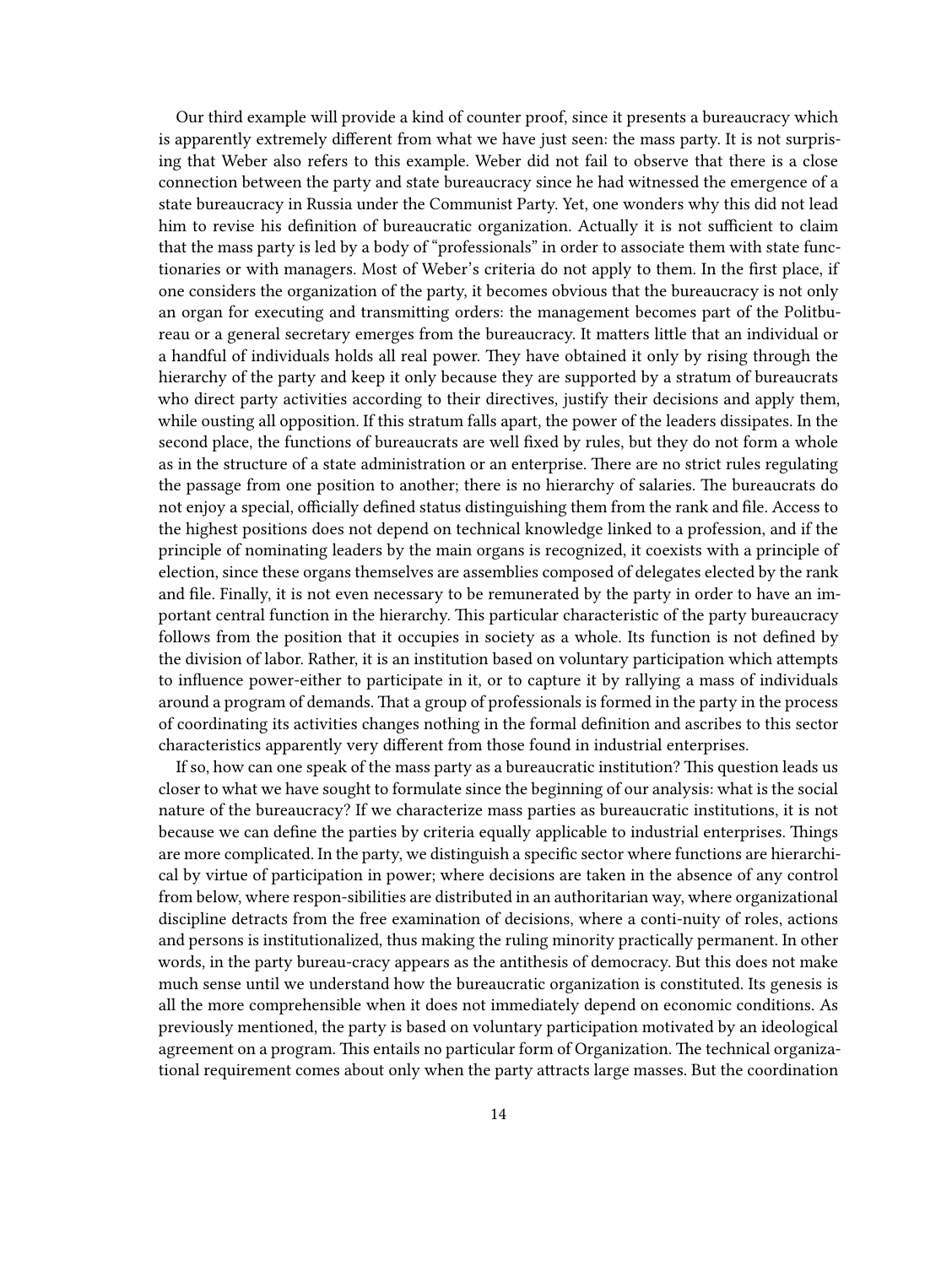of the activities of small, local sections, of assuring the best propaganda, of properly managing the assets gathered among the militants, does not necessitate any specific social milieu. It is as a result of choice that this milieu turns out to be bureaucratic. Choice here need not mean that individuals deliberately decide to create a bureaucratic organization. It only means that a certain behavior becomes predominant, with certain requirements coming to take absolute precedence, others fading. Since the party adherence is a function of voluntary participation based on the shared acceptance of some ideas, it would seem to follow that the maintenance of this participation and agreement is essential to the life of the organization. Since the party claims to articulate a collective will, and presents itself as a locus of cooperation, it would seem to lose its raison d'être if it used coercion with its members. Furthermore, formally it could not do so since the members are not dependent on the party for their livelihood. Yet, the party must operate within society as a whole as a coherent force, maintaining continuity of action, permanently binding those who participate in it, and finding a structure which guarantees its unity, independently of the uncertain participation of its militants.

Now, if the existence of the mass party generates this alternative, bureaucracy comes about by giving the latter considerations absolute primacy over the former and it does so in a way that makes its existence increasingly more necessary and its choices irreversible. From the very beginning, bureaucrats come into being as those whose work safeguards the party's existence and unity, while their activity in the party makes them indispensable. But this activity is peculiar. This becomes clear as soon as one compares it with the activity of ordinary militants: it is based on the very institution. It is what is usually called an organization activity. But the term is imprecise because it hides essential features: that it is always a question of directing the militants' work in a way that reinforces the party's existence and power. The organization's fundamental aspect is the multiplication of party organs: the more cells and sections there are, the more the life of the institution is differentiated, the more is its power materialized, the more the leaders appointed to be in charge of coordinating each sector. Thus, the efficiency of bureaucratic work is measured by the leaders' ability to preserve and extend the field of activity that they organize. This measurement, however, can be formulated in objective communicable terms if one considers only the formal aspect of the bureaucrat's activity. This is what gives rise to the fetishism of the agenda at party meetings, festivals or commemorations. This is why what is called activisma feverish and vain agitation~has become routine. The number and diversity of the ceremonies from which the institution derives its daily justification goes hand in hand with the proliferation of bureaucrats. If they are entirely at the party's service, they become professionals, although they need not be that in order to act as such. It is only necessary that their activity be precisely specified, that their aim be mainly party preservation and that it be carried out according to the leaders' instructions, which makes it seem as a form of employment. On the whole, bureaucracy is this milieu for which the party structure is both necessary, sacred, and irremovable. But this milieu generates its own structure: in identifying with the goals justifying the party's existence, it makes the party-to paraphrase Marx-its private property: it sees itself as necessary, sacred and irremovable. The defense of the party is the bureaucracy's self-defense. But this implies a particular interpretation of the party's goals which results in the distortion of its original vocation. In fact, the party cannot intervene directly in the social struggle as it should according to its principles, nor can it be the locus of ideological discussion without running the risk of selftransformation or even self-destruction. Thus, the bureaucratic group feels threatened as soon as a principle of change is introduced in the party: it is naturally conservative. This conservatism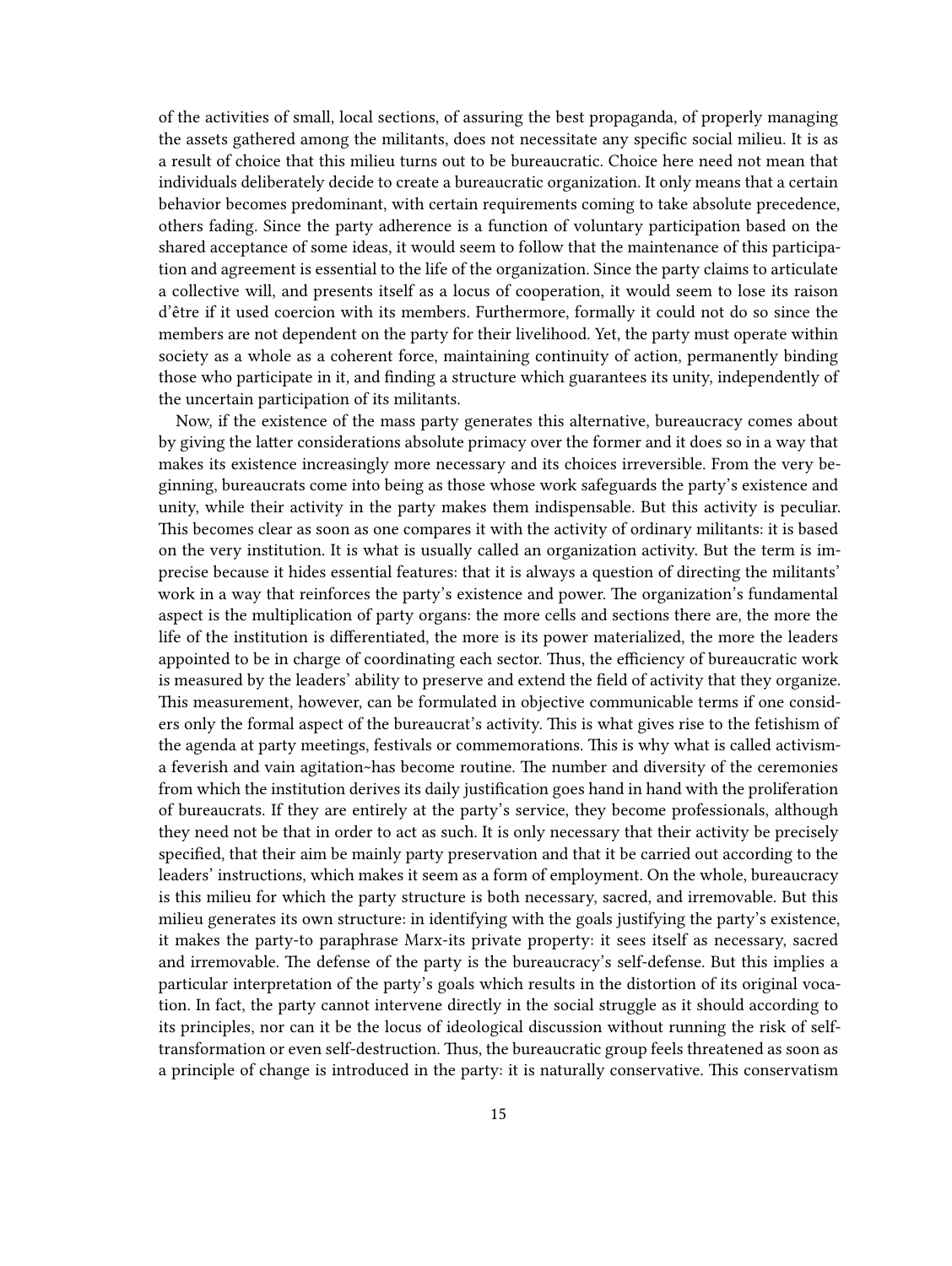inspires all inter-bureaucratic relations: the cult of authority, the will to control all activities, the value of prestige around the functions of responsibility, etc. All these are too well known traits to require further elaboration, In the last analysis, the bureaucracy's behavior has its logic. The party, in fact, is not a purely artificial organism, born out of ideological motivations. It exists as a mass organization within society as a whole. Not only does it seek power, but presently it penetrates, in various degrees, all sectors of society. This penetration assures it the allegiance of an important part of its militants who are employed in services where the party controls recruitment, either directly, or through a friendly union. Although it can appear as an incomplete bureaucracy if seen as an isolated institution, the party reveals certain material determinations of bureaucratic stability, when considered within society as a whole.

Of course, the examples which have been chosen and purposely borrowed from Weber present common traits. Most of all, however, they allow us to deal with the phenomenon in a certain way. In our eyes, the bureaucracy is a group which makes a certain mode of organization prevail, develops under certain conditions, expands along with certain states of the economy and technology only by virtue of a social activity. To attempt to grasp bureaucracy without focusing on a type of specific behavior is condemned to failure from the very beginning. Bureaucracy exists only through bureaucrats and their common aim to form a milieu apart from those whom they dominate, to participate in socialized power, and to interdefine each other in a hierarchy which guarantees them either material status or prestige.

To stress the phenomena of social behavior is not to reduce bureaucracy to a sum of similar actions. The activity of the isolated individual is unintelligible: it becomes meaningful only when placed in the context of a group. In fact, the bureaucracy comes about in an immediate socialization of activities and behavior. Here the group is not a category of activity or of socio-economic status; it is a concrete milieu where each draws his own identity. It is here that we can locate the link between bureaucracy and mass institutions. It is in ministries, unions, parties and industrial enterprises that the bureaucracy finds its adequate form because of the structural unity, the interconnection of the tasks, the number of jobs, the proximity of men within each sector, the perspective offered by a growing institutional development, the volume of capital engaged, etc. All of this defines a field of social power. It follows that the bureaucrats' identification with their enterprises is a natural mediation in consciousness whereby a group acquires its own identity. But this identification must not conceal the fact that in reality the bureaucracy does not have its destiny strictly defined by the technical structure of the mass institution. It also makes its own destiny. As the agent of a particular stratification, it multiplies positions and services, partitions various activities, generates artificial controls and coordinations, and reduces an ever growing mass of workers into merely mechanical functions in order to exercise its authority at every level.

#### <span id="page-15-0"></span>**Bureaucracy or Class**

At this point, we can examine the thesis that the bureaucracy is a class. Undoubtedly, there is a ruling class in the USSR. Those who persist in denying it do so by reiterating quotations from Marx according to which the abolition of private property entails the disappearance of the ruling class, without seeing that at a deeper level a class opposition has been reintroduced in the relations of production. Here, the ownership of the means of production is no longer decisive. What determines the proletariat as an exploited class is its exclusion from the administration of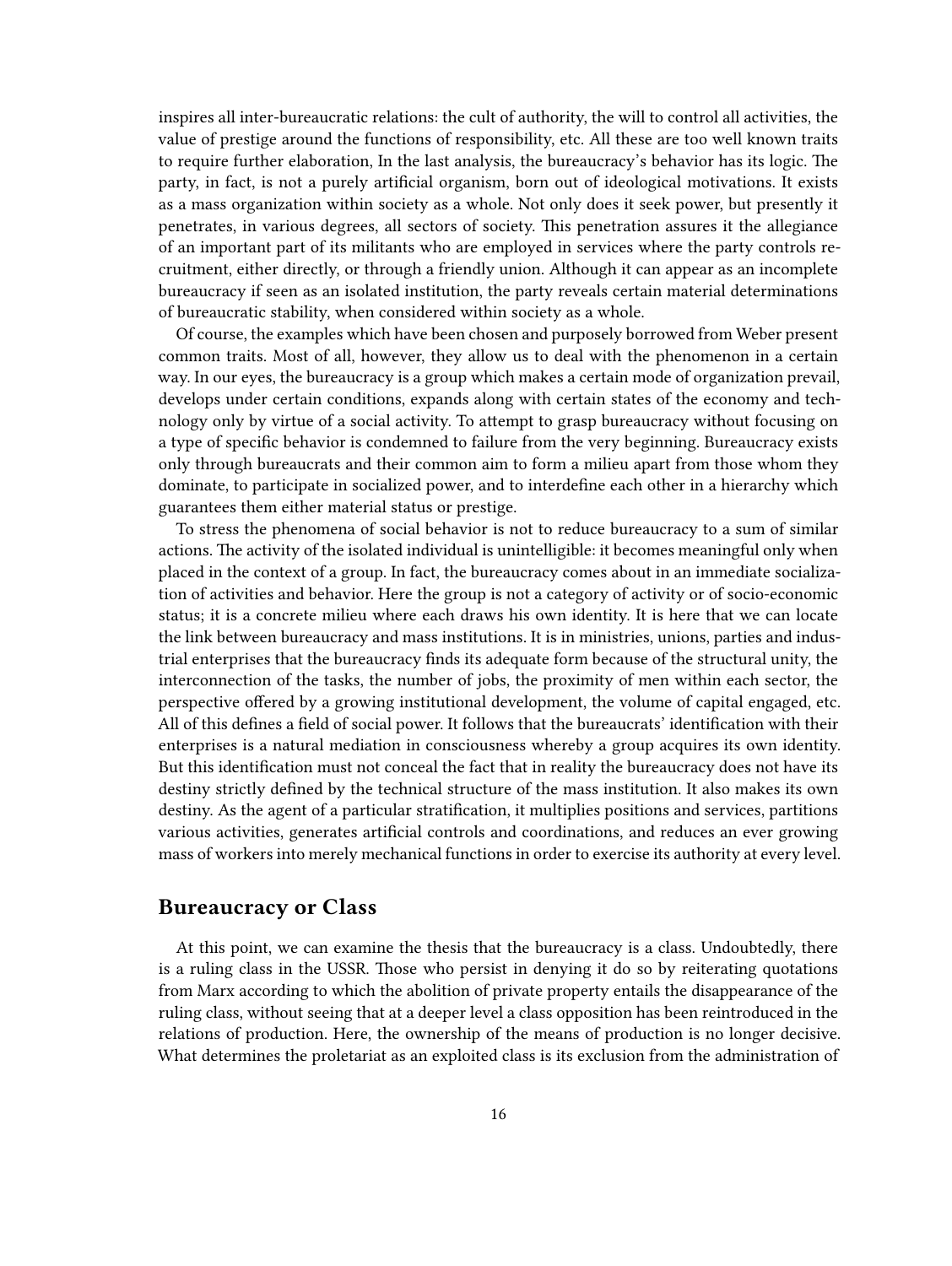production and its reduction to merely mechanical functions. What determines the position of a ruling class facing the proletariat is the fact that all decisions concerning economic life (i.e., concerning the volume and distribution of investments, wages, intensity and duration of labor, etc), are made by a particular social stratum. What is relevant here is not to discuss the class nature of the USSR, but to emphasize that bureaucracy cannot be seen as a class without analyzing its dynamics within the context of traditional capitalist society and the mass institutions where bureaucracies develop. To merely define it there as a parasitical organ, or as a simple economic category, is to overlook ho'," through its specific behavior, it creates a power base, and how it uses circumstances to consolidate and grow. On the other hand, to recognize its historicity and to establish the horizons of its activity is to locate a world which it has made in its image and where it is the ruling class. In the last analysis, the genesis of the bureaucracy in Russia is intelligible only if it is related to the social type which, in different forms, obtains in all modern countries.

But this observation concerning the conditions leading to the formation of a ruling class after the Russian revolution applies only to a special case where the bureaucracy has built its power through a specifically social activity. If it is claimed that today this class is what it is only because of its function in production, planning and the nationalization which guarantees its material basis, then it becomes difficult to claim that it results from a political bureaucracy whose earlier versions were not concerned with the extraction of surplus value within the context of modern industry, but with the concentration of authority in the hands of a ruling minority, the exclusion of the masses from decision-making and from the information pertinent to these decisions, the hierarchization of functions and the differentiation of wages. the rigorous division of competence's; in short, the scientific organization of inequality such that it becomes the principle of a new form of class oppression. Certainly, the party bureaucracy has not artificially created a whole new world. Yet, it would be inadequate to simply say that it has been served by circumstance. The new type of class domination was prepared by the destruction of the political and economic powers of the old owners, the state's taking over large sectors of production,the existence of an already concentrated industry with a modern administration, and the example of large industrial capitalist countries with a growing fusion of capital and the state. But this domination forced its way through only with a party which, by means of ideology, terror, and privilege, melted elements torn from all the classes of the old Russian society into the same mould.

It is inadequate, however, to point out the existence of a privileged class in the USSR, or even to examine its own genesis, in order to comprehend what bureaucracy actually is within the whole society that it dominates. An analysis limited to exploitation within relations of production altogether misses the nature of the bureaucratic class. Such an analysis would locate the privileged strata. But the factory managers and the planners are not the only members of the ruling class and all those who are privileged are not necessarily part of these groups. As in the industrial enterprise, a mere foreman, as opposed to an engineer, can be considered a bureaucrat because he has authority and he identifies with management against workers, Similarly, on a social level, some union or political functionaries can be considered members of the bureaucracy while some technicians, although earning higher salaries, are not members of the ruling class and do not share their values or lifestyle. The social nature of the bureaucracy cannot be deduced from its economic function. In order to be understood, it must be observed. In the absence of an observation, the question dealt with here prevents a schematic conception of history. Undoubtedly, in the USSR, as in Western countries, there is more than one class facing the industrial and agricultural proletariat. The bureaucracy is not composed either by the ensemble of the working class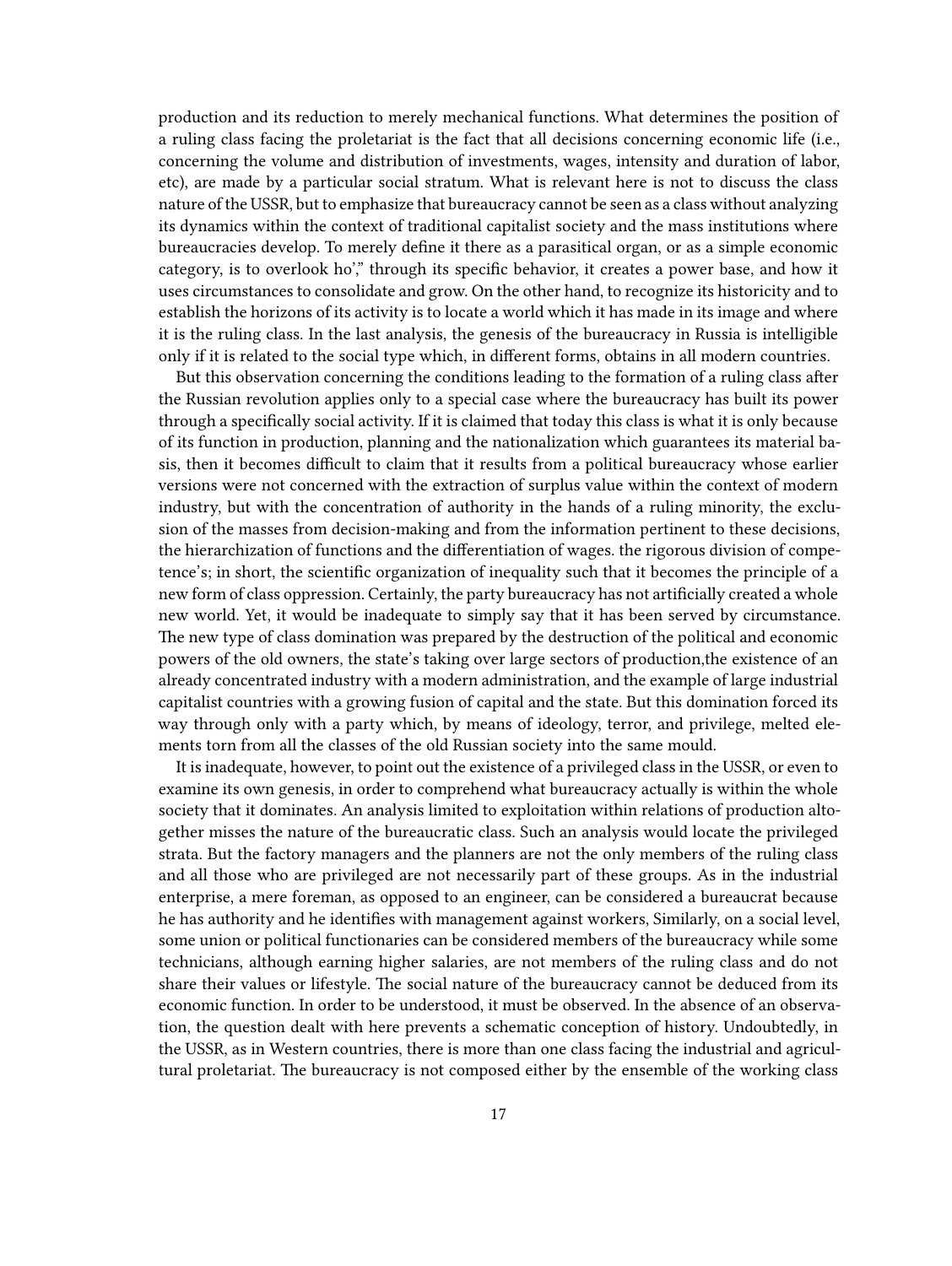nor simply by some thousands or tens of thousands of leaders supported by the political police: one can only define it by pointing to the solidarity which unites its members and crystalizes them in the exercise of domination.

It is possible, however, to indicate certain traits of this class both by examining its constitution as well as by extrapolating from the testimonies of observers, or of political leaders aware of the difficulties that the regime must confront. Here two remarks are in order. First of all, the bureaucracy involves a mode of social participation different from that of the bourgeoisie. Bureaucrats do not derive private power from a professional activity which allows them to develop as a ruling class. They do not have a common interest which could generate a power to manage society in their name. They are immediately members of their class, and their personal attributes are a function of this connection: they are what they are only by virtue of their dependence from the state power which grounds and maintains the social hierarchy, i.e., political power and economic power are merged within the bureaucratic class. To participate in the appropriation of surplus value for them is the same thing as participating in the system of domination. What this means is that the bureaucracy is the privileged terrain of totalitarianism, i.e., of a regime where all social activities are measured by the same criterion of validity dictated by state power. Here pluralism of systems of behavior and of values immediately constitutes a menace not only to the ruling minority but to the ruling class itself whose integration depends entirely on its submission to the established power. Secondly, in spite of the reinforced tendency to make a single authority prevail at all levels, as already indicated, the bureaucracy cannot avoid conflicts which not only contrapose groups against each other, but also contrapose bureaucracies against each other. If the above is correct, bureaucracies exist full-fledged within mass institutions: in parties, unions, in various branches of production and various cultural sectors.In each of these contexts they attempt to grow and monopolize an increasing part of social capital in order to expand in as broad a field as possible. There is no pre-established harmony within the bureaucracy, and the unity of the class does not 'naturally' prevail: it involves a constant activity of unification. The rivalry of bureaucratic apparatuses reinforced by the struggle of inter-bureaucratic cliques is only managed by the intervention of a political principle at all the levels of social life. But the party which applies this principle is itself the broadest and most complete bureaucracy. If class unity is inconceivable without it since its mediation "politicizes" all of society so that the state tends to merge with civil society, its presence and its natural tendency to control and subordinate everything to its own power generates the sharpest tension within the ruling class. Thus, the bureaucratic system is unceasingly torn by internal conflicts, certainly different but not any less dreadful than those typical of bourgeois regimes.

To maintain that the bureaucracy is the ruling class in the USSR does not settle the question of its status in large industrialized Western nations. From one viewpoint, the formation of a bureaucratic class seems to be an extension of bureaucratic organizations: they blossom within mass institutions because technological developments make human activities increasingly more interdependent and impose a socialization of administrative tasks parallel to that of production. From another viewpoint, this class requires such a political integration and subordination to state power that it cannot operate without instituting a system of total domination. Yet, these two viewpoints are not incompatible; they allow us to see bureaucracies as a type of social behavior whose success or failure is not preordained but is a function of a complex of historical conditions. Bureaucratic organizations have an affinity for regimes where the definitive elimina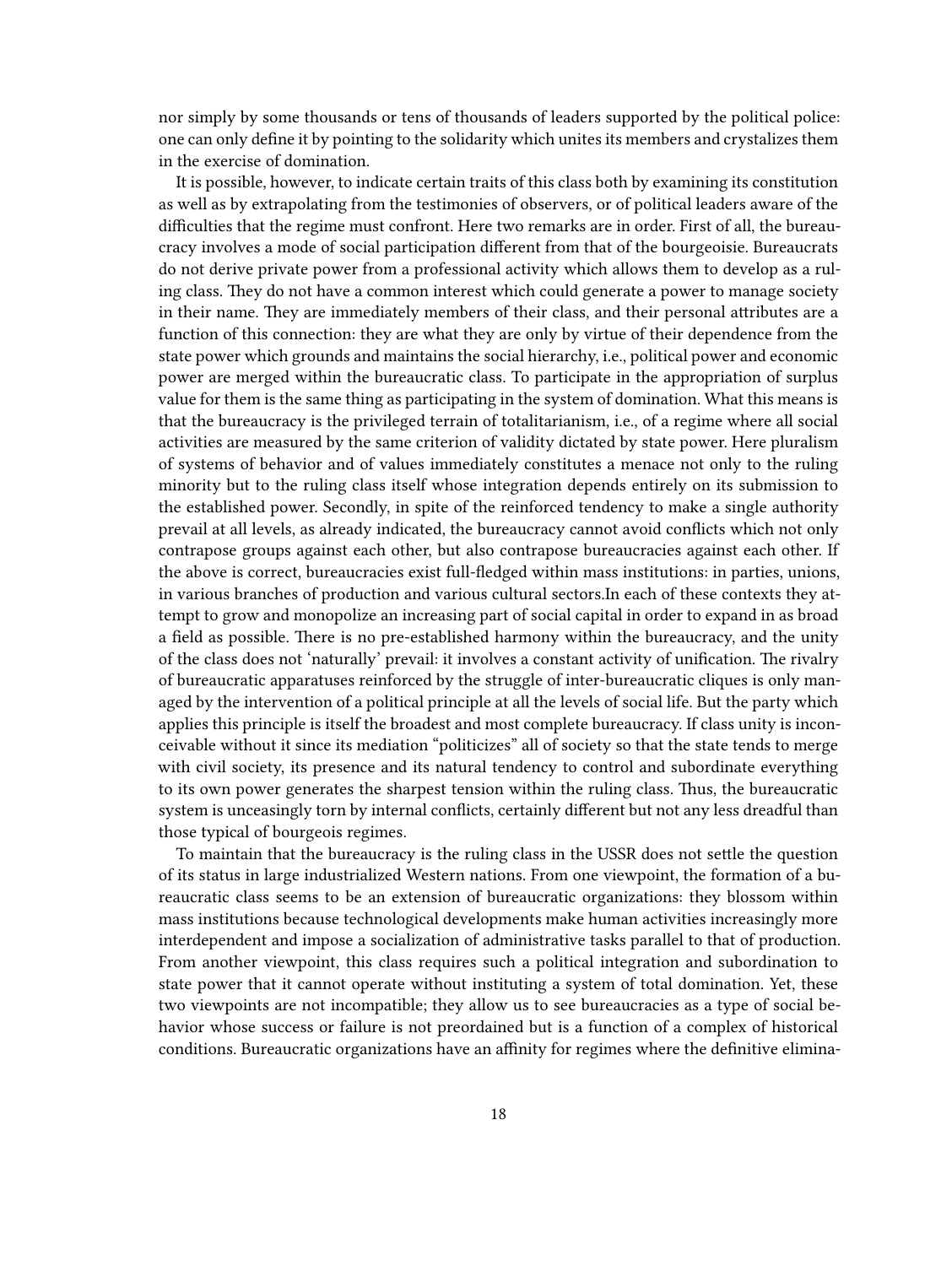tion of private property assures the broadest possible development and their integration within a new class structure.

Similarly, rooted in bourgeois society and fettered in their development by their natural conservatism, as well as by the profits they derive from the established mode of production, they prove incapable of doing more than invading bourgeois society, i.e., incapable of transforming the system of power. In other words, nothing warrants the claim that, in the absence of a radical social upheaval which would sweep away old regimes (as happened in Russia by workers' and peasants' revolution, and in the peoples' democracies by war), bureaucratic organizations would naturally overcome their division and become integrated within a new state apparatus as parts of a ruling class. Furthermore, bureaucracies exhibit an indeterminacy which is the source of the difficulties encountered by theory. The bureaucracy is not a class as long as it is not the ruling class, and when it becomes so, it remains essentially dependent on a political activity of unification.

To maintain that bureaucrats are already a class within all of society, would mean that they are distinguishable because of their particular interests, values, or lifestyle. Actually, they are different only in terms of their aggregation and by how they gain their status as members of a collectivity. Surely, this trait is important. The interrelations of bureaucrats within each institution correspond to a specific social model and outline a new global structure. But so long as this structure is not realized, the bureaucracy does not constitute a separate world: bourgeois society assimilates it. It is inadequate to point out that high state functionaries are members of administrative councils, or that important groups derive part of their income from the stocks that they own, since this phenomenon of embourgeoisification is comparable to a similar phenomenon of aristocratization of the bourgeoisie, who, during certain epochs, rushed to buy land and nobility titles. What is important is that the difference in the appropriation of wealth is not linked to production relations, while in the context of society as a whole the various bureaucracies split along traditional lines thus remaining heterogeneous and unaware of their identity-at least in the absence of a social crisis. Moreover, polycentrism, which is part of the essence of bureaucracies meant to crystalize into particular institutions prevents the development of class unity.

From another viewpoint, the bureaucracy retains a principle of indeterminacy even when this unity is attained: it does not exist apart from a social form of power. It is not an economic category but comes about by participating in a system of domination. Thus, there is a great temptation to deny that the bureaucracy is a class where it is seen to rule or, in specific social contexts, where it multiplies within bourgeois societies. If, on the contrary, it is claimed that it is a ruling class in the USSR, there is a tendency to neglect or underemphasize its basic constitution, the change in the function of the political in bureaucratic society, the heterogeneity of organizations, the intrabureaucratic battles, and the differences of integration of the various strata within the class. Most of all, this class could be seen as a general model in the process of realization throughout, as if bourgeois society must naturally turn into a bureaucratic society because of capital concentration. Economic rationalization and bureaucratization are then associated, and the latter is seen as the adequate expression of the former, forgetting that rationalization obtains within a regime based on exploitation and that bureaucratization is part of a system of domination. By stressing the phenomenon of bureaucratic parasitism, it is possible to ignore that the bureaucracy simultaneously penetrates social life and poses itself as an end: it responds to technical needs but also subordinates them to power imperatives.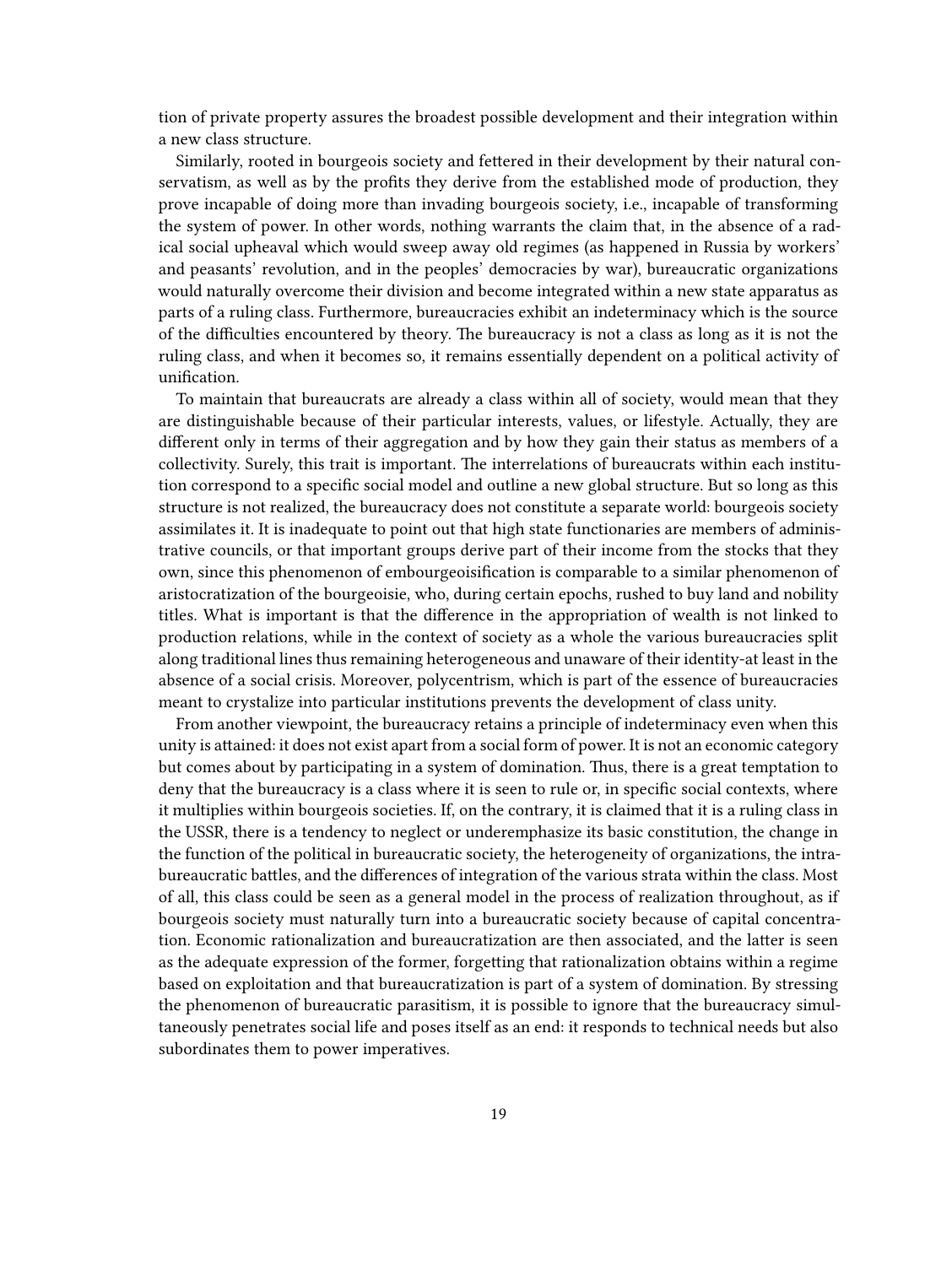The study of bureaucracy, and the discussion that it calls forth, become fruitful only if these simplifications are rejected. Then the true questions can be asked, and advances toward their solution can be made on the condition that the following principles are observed: (I) Attention must be paid to the various bureaucracies instead of immediately swallowing up this image in a concept which can then be handled with such an ease that it deprives bureaucracy of all content; (2) Bureaucracy must be seen as a social formation, as a system of meaningful behavior, and not merely as a system of formal organization. This implies a historical definition of the phenomenon as a human enterprise with its own goals; (3) Special emphasis must be placed on the relations of the bureaucracy with other social strata and particularly among various bureaucratic groups within a given institution; (4) From the social nature of the bureaucracy (its sociality) no deduction should be made concerning a future based on a whole series of historical conditions which are extensions of established structures and events; (5) The question concerning the class nature of bureaucracy must be posed. The answer must avoid a comparison between the bourgeoisie and the bureaucracy. There must be a description of the specific participation of bureaucracy in society as a whole, along with the connection of its political, economic, and cultural determinations instead of relying on an a priori definition (having alleged universal significance whereas it is actually an abstraction from the nineteenth-century bourgeoisie) of the essential and the accidental features of a class; (6) In studying a particular bureaucracy, the self-image of top bureaucrats must not be uncritically accepted. The whole bureaucratic milieu must be considered in order to define the bureaucratic mentality and behavior, by relying on the workers who are most directly affected by the bureaucrats and who, as a result, cannot be easily misled: those people whom the bureaucrats dominate.<sup>3</sup>

 $3$  The analysis of burcaucracy by the Socialisme ou Barbarie group differs from that of Trotsky and Burhoam as follows (this section originally appeared in Arguments, no.4l]une-September, 1957]): "The ideas of Trotsky and Burnham differ qualitatively from those of the Socialisme ou Barbarie group. Trotsky always saw the bureaucracy as a parasitic transitory formation typical of a particular historical juncture-as a fungus grown on the socialist organism that a new revolutionary wave would readily sweep away. He always rejected the idea that it represented a social class and a new social type. The existence of the bureaucracy did not alter the nature of productive relations: the Russian proletariat simply had to chase it away as one does with a bad manager, since there already were socialist relations. Socialisme ou Barbarie denounced Trotsky's formalism by showing the absurdity of a socialist society where the producers are expropriated from all managerial tasks. It substituted the idea of a bureaucratic society for that of a bureaucracy in society, i.e., a society which produced and reproduced itself by separating the producing masses from a social stratum which collectively expropriated surplus value. Such a bureaucratic society was made possible by the rigorous integration of all bureaucratic strata by the state apparatus. Furthermore, Socialisme ou Barbarie also pointed to the function of the official ideology-borrowed from Marxism-Leninism-in the interests of the bureaucracy. Finally, Socialiame ou Barbarie claimed that Trotsky's inability to analyze the bureaucratic phenomenon was linked to his general notion of revolutionary struggle (the absolute pre-eminence of the party) and of socialist society (state centralization) which inadvertently facilitated the advent of a new society of exploitation.

Buraham's merit, on the other hand, is to have pointed out the separation in moslem capitalism between production and ownership, and the formation of a new type of society. But this is where the analogy with Socialisme on Barbarie ends since the latter rejects Burnham on the following points: (1) Burnham considers the factory managers as the members of the new class and the real masters of society. He fails to see the changes in the phenomenon of management which now comes to engulf society as a whole. He merely substitutes the managers for the private capitalists without realizing that the process which places power within the context of the enterprise and in the hands of managers tends to dispossess every sector of its autonomy and subordinate everything to the state apparatus.

Furthermore, he fails to see that the bureaucratic mode of social domination generates new relations between its members whose power no longer flows from their private economic activity. They are able to pose themselves as a separate class by rigorously subordinating themselves to a control organ which guarantees a permanent integration through the police and ideology. Hence, Burnham's acrobatics in trying to explain two otherwise inex-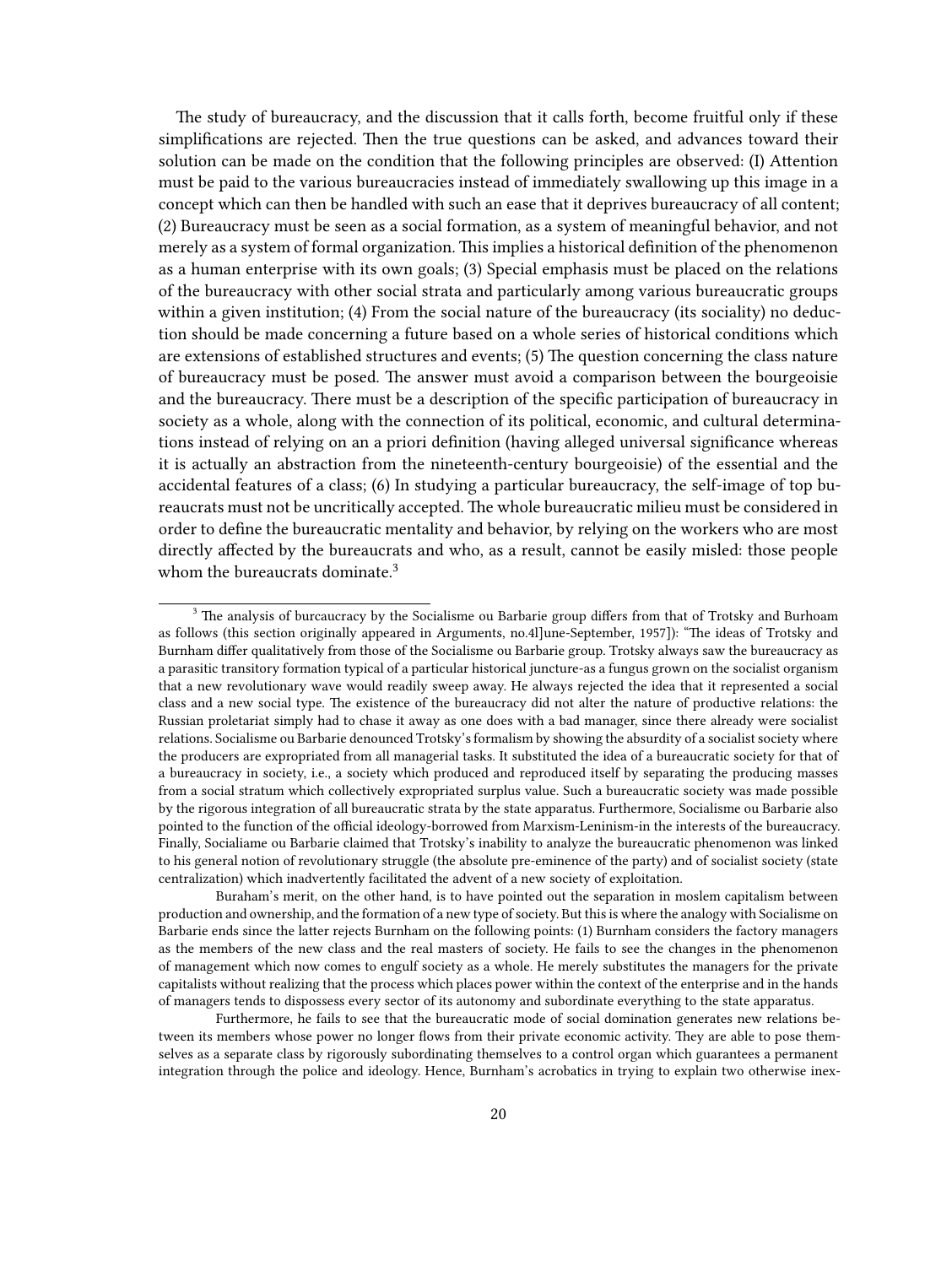## <span id="page-20-0"></span>**Postscript (1970)**

The above text deals with a theme which seems distant from present concerns. For young readers, who are often the ones most engaged in political struggle, this distance is even greater, since they cannot remember the proper context. Those today who are between twenty and thirty years old, have not experienced the overwhelming influence of the Communist Party during Stalin's life. The 1953 workers' insurrection in East Berlin, for some, the first to shake up the image of socialism as it existed in the popular democracies, Krushchev's de-Stalinization begun at the Twentieth Congress, the Hungarian and Polish uprisings-these are merely part of one's personal pre-history, unable to enter into lived experience, thus permitting one to assimilate them. These young people do not remember how progressive intellectuals rallied around the Stalinist banner, returning for the audacity of an independent gesture a redoubled fidelity-a time when the Left was almost entirely limited to Trotskyists, some branches growing into three or four tiny "groupuscles," or when the Communists labelled the Trotskyists fascists, treating them accordingly when they had the chance, with the result that the leftist press did not give them even the slightest mention.

Does this mean that the 1950s can awaken only the interest of the historian and that what we wrote twelve or twenty years ago has only docu-mentary value? Does it mean that, in order to comprehend the present and to attenspt to set the landmarks of change, it is necessary to look at Czechoslovakia rather than to Hungary, to study Brezhnev's last speech rather than Krushchev's Report, to challenge the Sartre who supports La Cause du Peuple rather than the one who, in 1952, gave an apology for Communist politics in France?

The questions posed at that time have not become obsolete and, in spite of changes which occasionally modify the practice and mentality of social actors, or the interpretation of ideologies, a considerable part of the historical context remains, along with the same choices and conflicts.

The distinction between what constitutes the present and the past, of what belongs to new horizons and what is lost in the distance is subtler than we are tempted to believe when considering only the generation gap or in pointing to some major signs of change-which can effectively des-

plicable phenomena: in the USSR the bureaucracy is staffed by a stratum of political functionaries and the factory mangers, whatever their lisiluence, do not hold power. (2) Burnham believes that the rise of industrial managers is a result of their scientific knowledge, against which the mass of producers are seen as ignorant. Accordingly, the managers are indispensable and without them the factory could not function. Against this view, Socialise ou Barbarie claims that (a) the continuous socialization of work has exploded the managers' old tasks since now the working of the enterprise is guaranteed at all levels by collective organs, and that the existence of a separate managerial apparatus answers the social need of exploitation rather than technological requirements,- (Is) constant conflicts tear factory organization apart, with the social hierarchy destroying cooperation and generating an irreducible irrationality; (c) managers confront these basically insurmountable conflicts daily in the attempt to facilitate cooperation and initiative among producers while keeping them in coercion, isolation and inertia. In other words, Socialisme ou Barbarie explains the existence of bureaucracy in terms of the class struggle and not as a function of technological progress. (3) Against Burnham, Socialisme ou Barbarie sees the contradictions of earlier capitalism to have been transposed and even intensified within the bureaucratic society. Actually, the advent of the bureaucracy is the result of a fundamental historical tendency described by Marx as "the socialization of society." The bureaucracy seeks to coordinate all of the activities that it deals with, have all individuals participate in the social totality by formally denying all class distinctions, while radically contradicting this tendency by its very existence, its system of oppression, its hierarchy, and its fragmentation. It itself pays for this contradiction with an unrelenting internal struggle. This double movement is the reason why bureaucracy exists only in the horizon of communism, and generates the need for its own destruction. In other words, for Socialisme ou Barbarie bureaucracy is a total social phenomenon which is intelligible only in the perspective of modern history and class struggle. The theory of bureaucracy is the theory of revolution."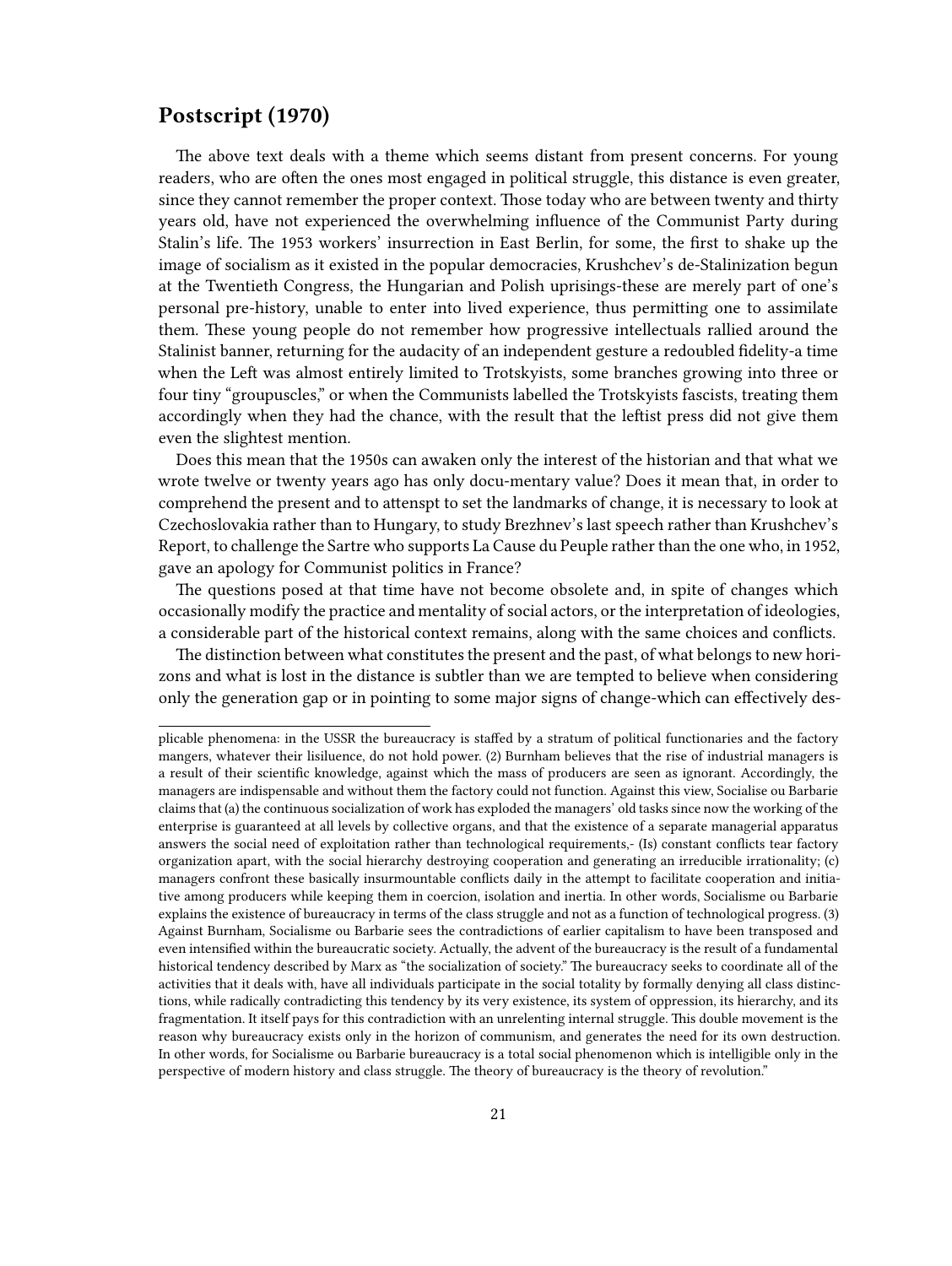ignate the novelty of a conjuncture while hiding the continuity of the traits of a socio-historical structure. The past is not really past until it ceases to haunt us and until we have become free to rediscover it out of curiosity. But so long as the images and the words continue to fill our thoughts and excite our passions, at a distance from men and events that we have not experienced, they fully participate in the present, whether they serve to destroy, or whether we need them to preserve the framework of our life.

Thus, perhaps Bolshevism, or its Trotskyist variant, and the history of the Russian revolution no longer have any 'real' efficacy. Maybe they only provide fighting symbols for leftist militants whose goals escape them, or an identification to an imaginary community of revolutionaries, in the absence of which their opposition to the regimes in power disappears. Maybe the concept of revolution itself now passes through unprecedented paths. Maybe the USSR Communist leaders themselves need not only Stalin's ghost, but the Bolshevik legend as well, in order to successfully carry out the prosaic tasks, impossible to enumerate, of a new ruling class. What is certain is that today, the glorification of heroes and the repetition of old speeches, always accompany action and mobilize faith.

After twenty years the sources of inspiration have not spoiled. At least for a fraction of the new generations in Western societies, they are much more alive than for their elders. And in Eastern countries, the same references support both the opposition as well as the politics of the masters of power. It follows that the temptation to dissipate certain illusions by examining the great revolutionary politics of the past, to reveal what has been hidden (most often to protect its imitation) is even more necessary in the present than when they had such a great importance for those of us in Socialisme ou Barbarie. I discovered how Trotsky, who for so long we considered the guarantor of the revolutionary attitude, combined the fetishism of the party, the fetishism of the state's 'socialist bases,' and the repression of worker oppositions. Thus, we speak for a tiny number. The circle has expanded and has also intensified the equivocal nature of militancy where the will for emancipation joins the narrow subjection to tradition and the taste for the sacred. Of course, the critique of Bolshevism and Trotskyism has gained ground: the documents of the Workers' Opposition in Russia are better known, we can read Voline, Archinov and Pannekoek while the Kronstadt revolt sometimes has the value of an archetype. But it is too easy to believe that it is enough to substitute a 'good' tradition for a 'bad' one. Too often we are satisfied with changing the symbols without renouncing the authority imputed to the pure image of a founder. Even those who see how the party separates itself from the exploited strata, thus creating the kernel of a new social formation, end up by transferring to the class as such the sacredness hitherto invested in an institution or in men. Thus, questions which emerged when there were militants in the Communist Party, and which burst their system of beliefs, are suddenly extinguished under this new certitude that evil is intrinsic to organizations, while obstinately refusing to look for the conditions of their genesis in the history of the proletariat.

Thought could well free itself of certain images. What prevents it is the relationship we entertain with the representation of the past. It is the mythic function which we force it to play in order to assure ourselves of a truth already given which will not betray us, in order to finally exorcise the indetermination which is reborn ceaselessly in our living history.

In vain one relies on the movement which separates us from our old beliefs. Of course, we have managed to destroy some illusions. But the soil on which these illusions grew nourishes other germs. When we taste the bitter ecstasy of overturning our first theses, it is perhaps then that we remain the most captive of their principles. In any case, so many desires are invested on the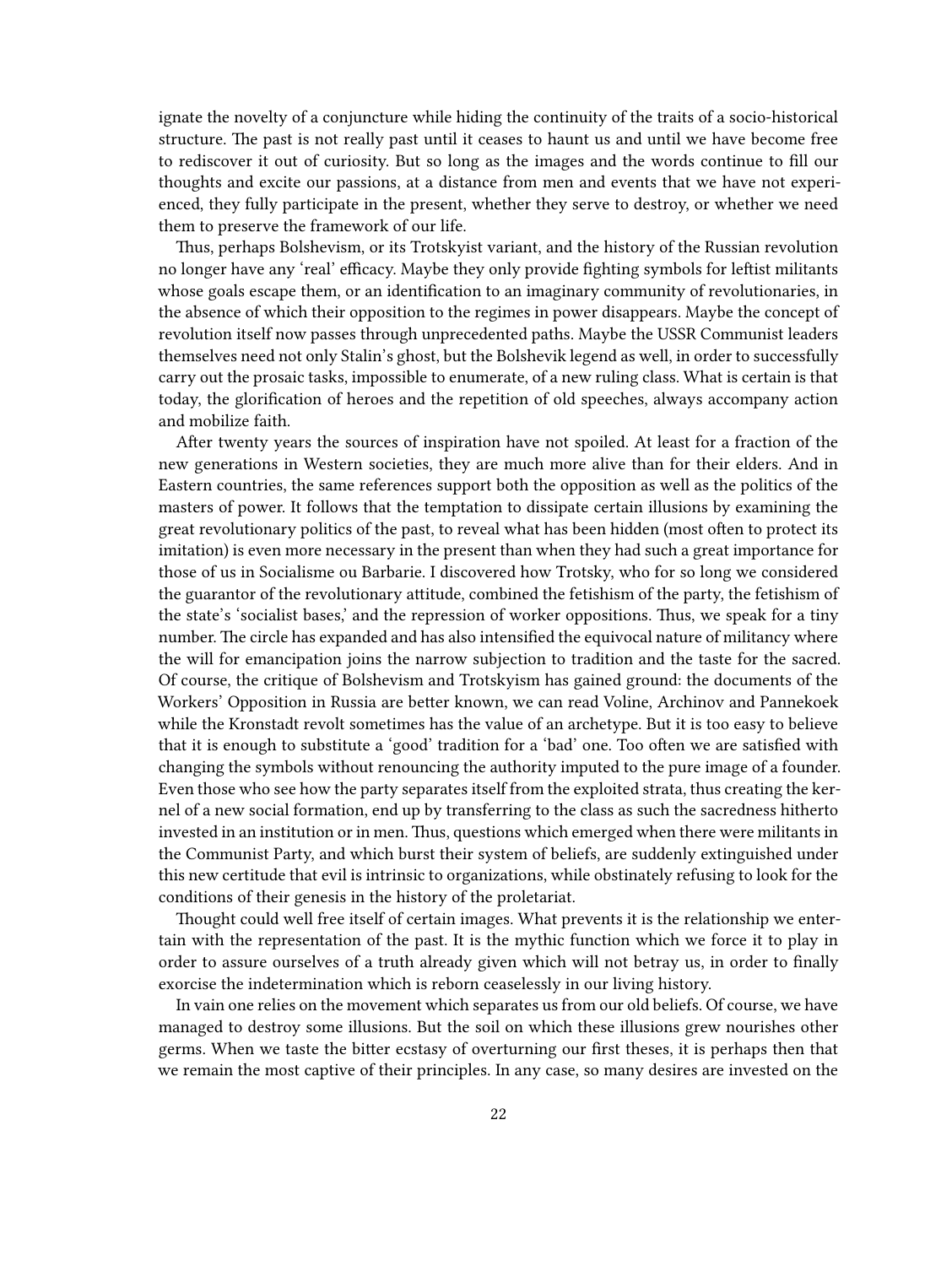political level that the progress of knowledge displaces its own boundaries instead of suppressing them, and each time new doors open before us, we must assume that elsewhere others are closed.

We can easily see limits in others. We are struck by their inability before a troublesome event to draw the inevitable conclusions that we have long since reached. Thus, only recently there were the militant Communist intellectuals, indignant at the Russian intervention in Czechoslovakia. For once, they condemned USSR policies and even labdled them imperialist. But it was to denounce a "tragic error" and to proclaim that a socialist state cannot act like a great power, without disavowing its principles. Their audacity was great. They rose against a hitherto unchallengeable authority. They exposed themselves to exclusion from their party. Yet, they never asked themselves whether it makes any sense to speak of socialism in the case of a state that oppresses its neighbors on economic, political, military, and cultural levels. They defended the "democratic" demands of Czech Communists and they criticized the governing group in the USSR, along with their servile managers in the other countries. They did so, however, only in order to oppose liberalism to authoritarianism, innovative methods to conservatism, as if the conflicts were not rooted in social relations and the political police terror was an accidental trait of the workers' state-the effect of a bad interpretation of revolutionary strategy or, even better, the sign of the ambitions of an intolerant clique. They deplored an error, but were quick to limit it to the case of Czechoslovakia. These ardent defenders of national communism, who still applaud the entrance of Russian tanks into Budapest, shamelessly maintain that the Hungarian insurrection was the work of reactionaries and American agents. Besides, while condemning Moscow, has it not been pointed out by others that opposition to the USSR carries the germs of counter-revolution? flow could they explain that a regime of popular democracy was able to last twenty years almost entirely withdrawn from exchange with capitalist countries and fused into the socialist bloc while preserving a bourgeoisie so strong as to endanger it at the leaders' first error? While supporting Dubcek, they were worrying about the consequences of reforms. They based all their arguments on the defense of soesalism, whileb they saw present everywhere under Brezhnev, Novotny, Dubcek or Husak. The Counter-revolution was seen sprouting everywhere so that they would not dare take a step in one direction without immediately beating a retreat. But one should also consider the position of certain non-party leftists: they also surrounded themselves with strange hesitations. The Czechs' taste for liberty raises their suspicion. What in bourgeois society they consider the most precious acquisition-however fragile, insufficient, and falsified in practice-they are ready to brand as a sign of corruption in Czechoslovakia. They themselves evoke anti-socialist forces, forgetting that they do not believe in the reality of socialism of the peoples' democracies. Thus, they remain caught in the representations which they thought they had discarded. So powerful and so widespread is the idea that the world has been divided into two camps since the Russian revolution, that they take it up again, in spite of all they have learned about exploitation and oppression in the USSR. They seemed to be certain of the fact that the abolition of private property ends in the fusion of Capital and State. But then they mechanically repeated that all that American imperialism profits from is reactionary, and that relations between East and West ultimately decide the revolutionary significance of an event. Thus the whole casuistry elaborated by Sartre and other progressive intellectuals at the time of the Hungarian insurrection has not lost its effectiveness. Its terms are disjointed, the interpreters are ideologically displaced, but the essence of the old position is preserved, the captive imaginary has not really been released.

Undoubtedly, it is difficult to discover in one's own mind the forces which draw it backwards. At least with time I have acquired a certain power, and if I still conceal a part of what guides my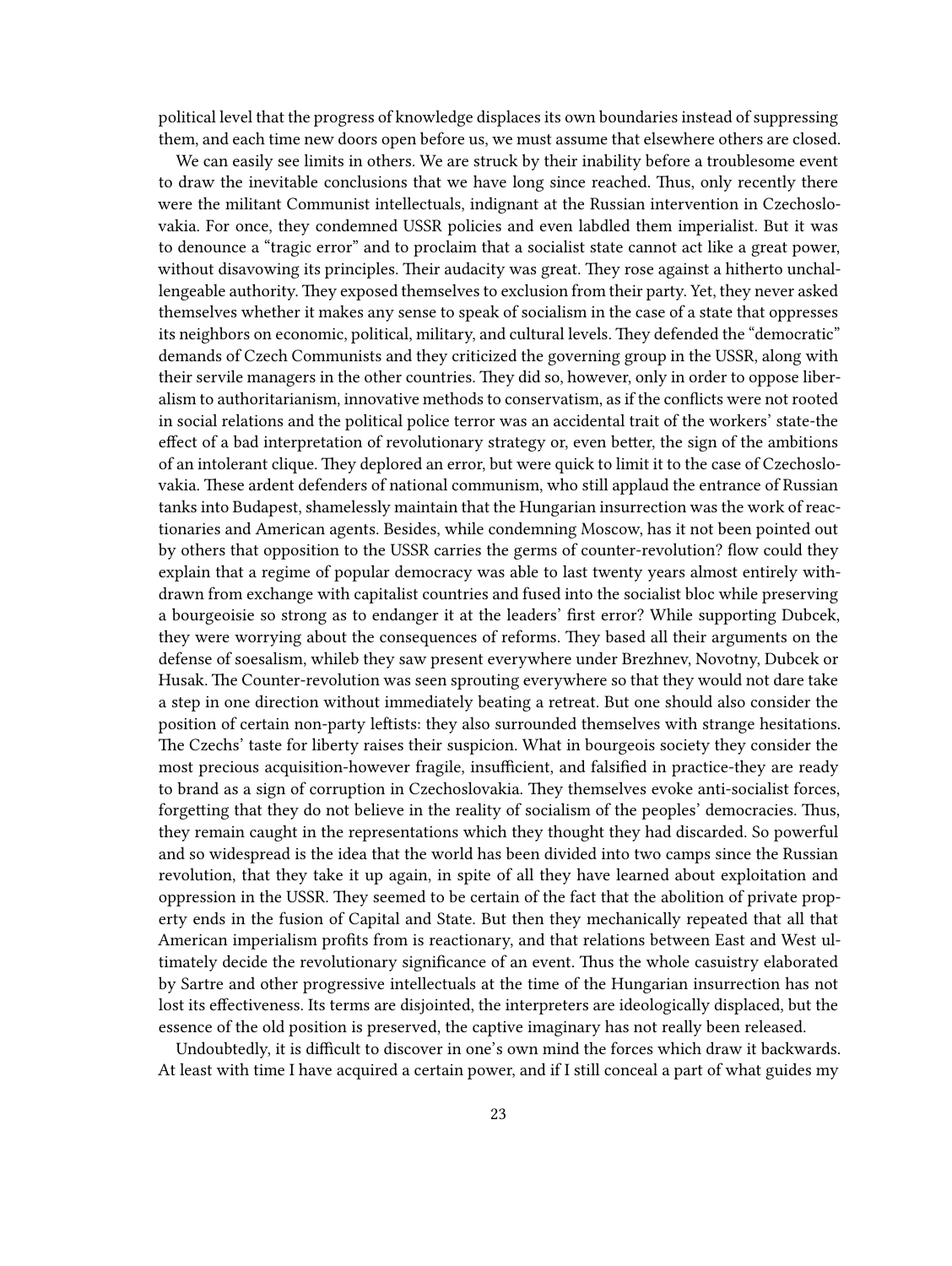judgments, I feel less disarmed before old writings. It is useless to pretend a modesty which has no place when an author must stand aside before the questions of knowledge; the essays which I have written after I left the Trotskyist party are, in my opinion, better equipped to explain the phenomenon of bureaucracy than most of the analyses presently circulating under the label of the Revolution. What is interesting about them is that they were guided by the desire to apply to the labor movement or to the forces which claim to be part of it, the principles of analysis that Marxism had elaborated in the critique of bourgeois society. To be sure, this was not the result of an intellectual decision. It was the experience of militancy, lasting several years, that taught me to scrutinize the strange logic whereby a group (weak, numerically and, because of the inefficiency of its actions, relatively free of political and economic constraints), reintroduced the rules, practices, and inter-personal relations typical of the organizations which they wished to fight, reweaving the same kind of social fabric, cultivating the principles of frag-menting sectors of activity, segregating information, making its existence an end in itself and finally, presenting a cloudy account closed to reflection. Such an experience indicates some of the reasons why Trotskyism, in spite of all its critiques against Communist Parties, did not really succeed in distinguishing itself from them. Although it formulated different objectives in its program and it insisted on the decisive function of mass mobilizations, the social relations that it instituted were ordered according to a similar model. This was best shown in its inability to confront the essential question of a sociological definition of Stalinism, i.e., of inquiring into its social basis. At best, Trotskyists reproduced Lenin's account of the degeneration of social democracy in terms of the emergence of a labor aristocracy. Ordinarily, they stuck to the pure and simple denunciation of leading groups judged opportunist or incompetent, and associated their prestige to the Russian revolution, in the conviction that the isolation of the socialist state left the revolutionary enterprise in shambles, thus favoring the temporary advent of a bureaucratic caste. But their failure was symbolic, for the same conceptions ultimately pervaded all the analyses of the non- Stalinist Marxist Left. Of course, this Left distinguished itself from the Trotskyists on many issues, beginning with their insistence on remaining in the immediate vicinity of the Communist Party. But this Left was Trotskyist in its ignorance, by virtue of its double conviction that party policies were explainable in terms of methodological errors or in terms of a deformed representation of the revolutionary task, and that these policies were the result of unexpected "accidents" after the October revolution, i.e., disturbances in the 'normal' development of socialism.

It is not by chance that, in a polemic with Sartre, I developed an argument which, although it was seen as "Trotskyist," was largely directed against Trotskyism. I discovered that progressives and Trotskyists could not help but meet as soon as they eliminated some social phenomena from Marx's critique. Marx had stressed the divergence between ideology and praxis. Moreover, he knew how to do a critique of economic, political, religious, or philosophical ideologies as a privileged means of unveiling contradictions operating at the level of praxis. For the progressives and Trotskyists. this route was lost as soon as what they were dealing with was no longer the bourgeois class or the Western capitalist system. They limited their critique of Communist Parties and of the social strata from which they drew their force to the level of ideas. They attacked these ideas head-on as if they were without depth, self-sufficient, and did not occlude social relations. Yet, Marx distinguished historical from sociological analysis. His study of capitalism, so rich in references to events, focused on the specific logic of a system and on the articulation of oppositions which develop once the division of capital and labor is carried out on a large scale. Aware of the need to describe the capitalists' actions, the correctives they needed, the resistances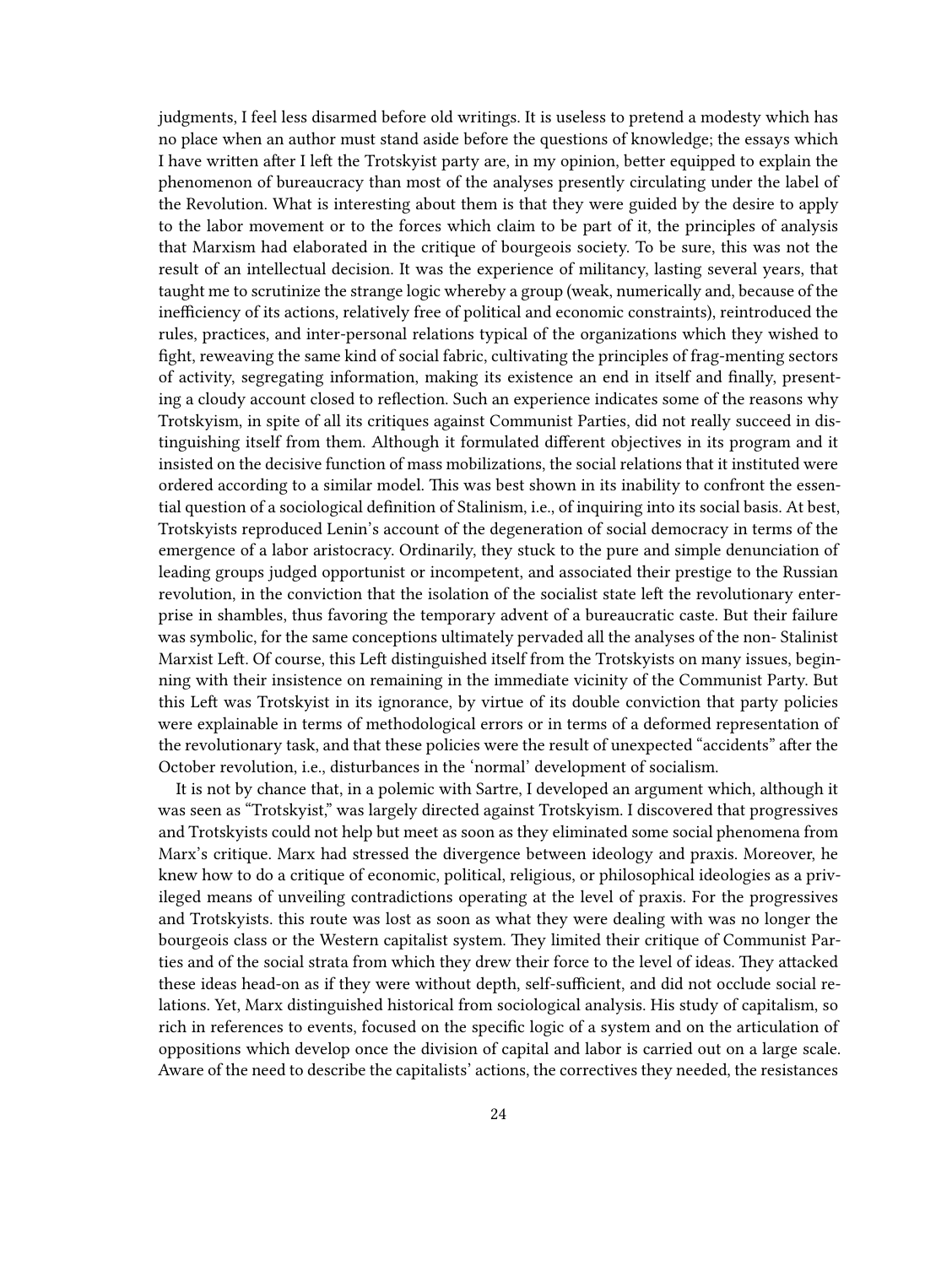that they awakened, and thus to outline certain sequences of an empirical genesis, he nevertheless sought to decipher in apparently contingent facts the signs of a necessity which was not the conscious product of peoples' activities, but was imposed by their ignorance and often even at the cost of their immediate interests. Our epigones, on the other hand, cling to the level of historical development. When analyzing the USSR, they can only grasp the chain of events invoking the consequences of the civil war, the revolutionary defeats in Europe, or the capitalist blockade. It would have been scandalous for them to admit that the course followed by the past revolutionary regime was inevitable (a limited hypothesis having only heuristic value) and that the social system that emerged had properties which had to be studied in themselves. Furthermore, the powerlessness to detach themselves from an explanation in terms of events coincided with the powerlessness to discover, beneath the representations and institutional forms, the social relations which support them. Convinced that state ownership of the means of production and the institution of the plan were the result of the revolution, they located in them the bases of socialism without ever asking how these institutions modified the relations established in the process of production, their real function in the socio-economic system, and the oppositions in which they were embedded.

No doubt, we would not have been able to base the critique of workers' organizations (emerging from our experience in a small and militant party) and their concomitant mode of representation (i.e., to measure the reversal of the Marxist problematic) if we had not simultaneous]y learned to recognize the USSR-thanks to Castoriadis' enlightening studies of the traits of a bureaucratic capitalism. The two analyses bolstered each other. But with ideas, it is advisable to move beyond historical descriptions. What is important is that knowledge of a bureaucratic phenomenon involves reflection on the social conditions which give rise to it. As long as these conditions remained hidden and we naively accepted the norms of our milieu, we were unable to give free reign to our questions. We continue to believe that an analysis of the USSR will be fruitful only if it is connected to an analysis of the organizations of the labor movement in Western countries and of their mode of insertion in the capitalist system -just as an analysis of revolutionary undertakings at the turn of the century (in particular, Bolshevism), assumes that we examine the divorce of practice and ideology in these organizations. However, as legitimate as it may seem, the critical movement in our earlier essays today seems to suffer from the obstinate prejudice of remaining in the strict framework of the Marxist interpretation. Fidelity turns into equivocation when it looks for pregiven answers to new questions.

Since we are only interested in fixing the stages and limits of our analysis of bureaucracy, it should be noted that it was conducted in such a way as to leave intact the image of the proletariat as a revolutionary class-as the carrier of universal historical goals. When we saw in the USSR the existence of a ruling class whose power was based on collective ownership of the means of production, believing that the whole economic system was ordered in such a way as to maintain the division between a mass of mere "doers" and a minority monopolizing managerial tasks, we assumed-without even making any explicit hypothesis-that the new class antagonism reproduced the contradiction denounced by Marx in his examination of bourgeois society. We substituted the bureaucracy for the bourgeoisie, although it had come about through a different process. At any rate, the proletariat's position remained unchanged. The only difference was that now it was in a position to discover the true nature of its goals, until then concealed under the necessity of the struggle against private property. Only now could it recognize the basis of socialism in the workers' administration of enterprises and collectivities. We imagined that in contemporary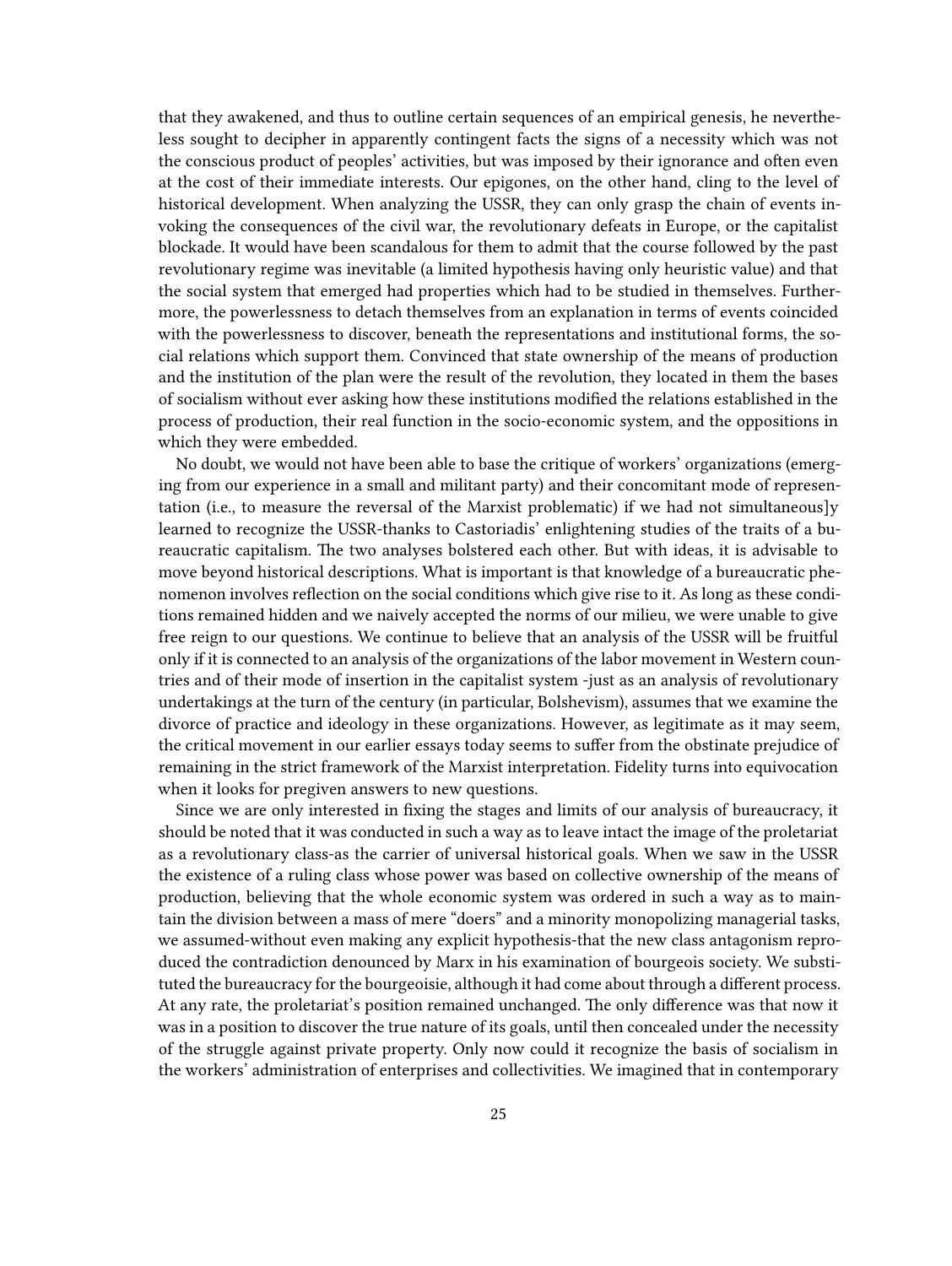bourgeois societies the process of bureaucratization, which was becoming increasingly evident in spite of the maintenance of old forms of ownership, created for the working class an analogous consciousness of its goals-a consciousness that would not fail to operate during periods of crisis when labor Organizations would be forced to openly uphold the capitalist system. In other words, we assumed that the world proletariat had reached a stage in which the task that Marx assigned it could be carried out. When we attacked the development of bureaucracy in the West as well as in the East, we considered the trans-formations in the industrial mode of productionthe concentration of enterprises, the rationalization of tasks due to technological change, and the class struggle, the growing intricacy of productive and organizational functions  $-$  as affecting only the structure of the ruling class. Finally, our analysis of the genesis of bureaucracy in the organization of the working class and the institutionalization of its forms of resistance, did not challenge but, on the contrary, made even more evident, the proletariat's vocation to install a society freed from all domination. We believed that one needed a trial of alienation, even in the process of emancipation, for the critique of all alienations to be carried out.

In retrospect it seems that we lacked audacity. We were afraid to admit that the transformation of the mode of social domination could involve a profound modification of the antagonistic terms described by Marx and, consequently, would call for a revision of his model. Even when considering the economic sphere we would have had to inquire into the changes affecting the nature of social labor.

Similarly, the process of bureaucratization results in a tendency towards homogenization of models of action, social relations, and norms. Formerly this tendency was limited to workers' labor within large industry. At present this tendency has expanded to strata of technicians, planning agents, and beyond. Not only has it extended to state administrations on which the productive apparatus depends, production of services and to large scientific laboratories, but also into domains which would seem naturally not amenable to such assimilation-public health, education, juridical institutions, etc. At the same time, the relation of workers to the enterprise has been modified. This relation can no longer be encapsulated in the clauses of the contract analyzed by Marx, but has expanded to encompass a network of obligations covering the workers' social life, e.g., through institutions of social security, housing, education, and leisure. Moreover, the evolution of technology and the rationalization of tasks has the consequence of changing the proportion of skilled and unskilled labor in industry, the productive tasks in the old sense of the term, and organizational tasks. In examining these phenomena, it is futile to maintain that the proletarianization of society spreads, according to the schema outlined by Marx, for the mass of men separated from the means of production do not resemble the image that he had of them. Ultimately, those factors resulting in heterogeneity are no less powerful than the forces of resistance. In short, it is no longer possible to mix together in the same, simple social stratum the most dispossessed, the most exploited and the most frustrated in their creativity. The last are precisely those in whom the capacitiy of knowledge and of intervention in the milieu of labor is most stimulated by their training and the quality of their tasks. But they do not suffer the most from exploitation, which remains the lot of the factory workers, nor do they fail to benefit, sometimes substantially, from the growth of revenues. As for the most dispossessed, those who presently perform unskilled labor, they are not the most exploited in the sense that it is not from their production that capital extracts the maximum surplus value that it needs to reproduce itself. It does not follow from this that the working class has been erased: the specificity of blue collar labor remains, along with the division of manual and mental labor, in spite of modifications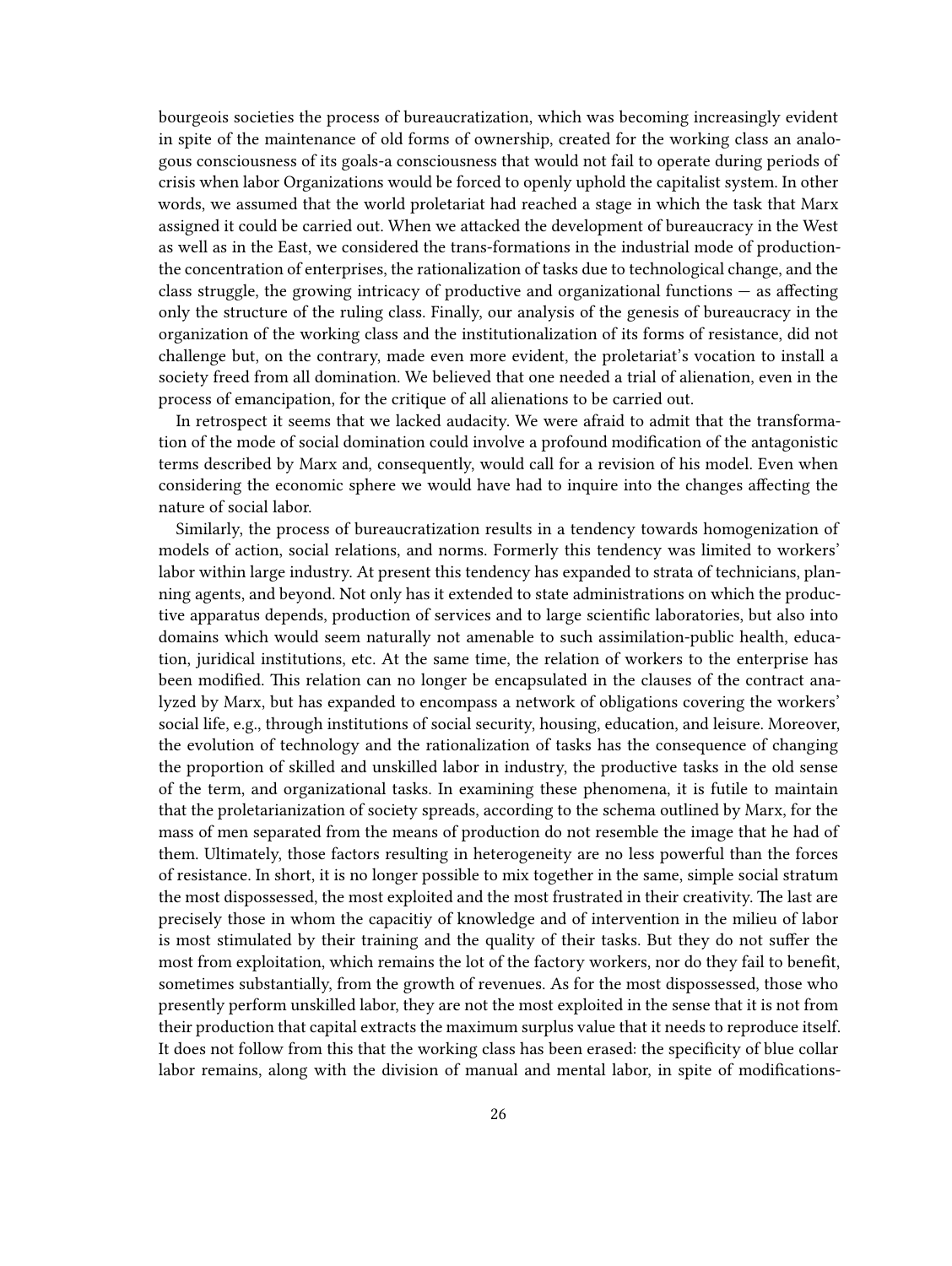especially in the latter. Nevertheless, one should not reestablish the classic antagonism between technicians and professionals, on one side, and administrators and technocrats on the other. This opposition surely exists, but it does not imply, as Marx believed, a class which is excluded from the process of socialization instituted by capitalism: a class condemned to discover itself as alien to bourgeois society, a class which is not a class, witnessing in its very existence-when it escapes the status of an economic category from which it receives its definition from outside-its vocation for communism.

With the expansion of bureaucracy, several contradictions converge: between leaders and led, between the strata which receive only scraps from economic growth and the strata which ceaselessly increase the size of their advantages, and between a minority in control of the means of knowledge and information, the production and diffusion of representations, and the masses who, in spite of their formation and their increasing importance, are deprived. In addition to these contradictions in the labor process, there is another one, which contraposes collectivities in all sectors of social life and culture against rules which determine behavior in every minor detail and plugs it into the planned circuits of giant organizations. But this opposition spreads in several directions. It mobilizes various modes of Opposition. One of these takes place within the system and is the result of bureaucratic impotence to satisfy recognized needs that are even intensified by the multi-plication of organizational apparatuses. Another mode of opposition translates the desire for collective control of resources while a third places the fringes of the Populationessentially youth-in a position of deviance, makes them into outcasts, tends to destroy symbolic references without which the relation to reality dissolves.

In considering the ambiguous characteristics of this revolt that strikes at the very heart of the system of domination by revealing the mechanisms which guarantee the combined functioning of exploitation, oppression, and ideology while at the same time shaking up all symbolic references to socialization, we can measure the distance which separates us from the world analyzed by Marx. In this world, the proletariat was the outsider and at the same time the carrier of productive forces-itself being the greatest productive force. Thus, it was designated as the revolutionary class.

Presently, the producer is not the outsider. It obtains, rather, in the rejection of the models and norms of industrial society. Strategies ordered according to realizable objectives cannot be based on conflicts between owners, means of production, and workers. Thus, it becomes impossible to make everything converge toward a single revolutionary focus to preserve the image of a society centered around the praxis of a class, to maintain, in paraphrasing Marx, that bureaucracy necessarily tends toward its own destruction by raising against itself as in a single man the mass of the dispossessed. The locations of conflicts are many and the revolutionary demand par excellence of collective self-management is gaining ground.

Undoubtedly, all of this applies primarily to Western capitalist societies, but it would be a mistake to imagine that the problems are posed in radically different terms in the popular democracies and in the USSR. Certain indications suggest that these problems are only masked by repression which comes down on any and every opposition. The force of this repression, the visible figure of power, has the effect of crystalizing revolutionary energies as soon as authority vacillates. The insurrections of East Berlin, Poland, Liungary. and Czechoslovakia provide ample evidence. Thus, one can expect in the USSR-in some unforesecable future-a crisis of the regime, whose consequences will have an unheard of impact in Eastern Europe as well as in the Western world. But this eventuality should not lead us to forget the complexity, and indeed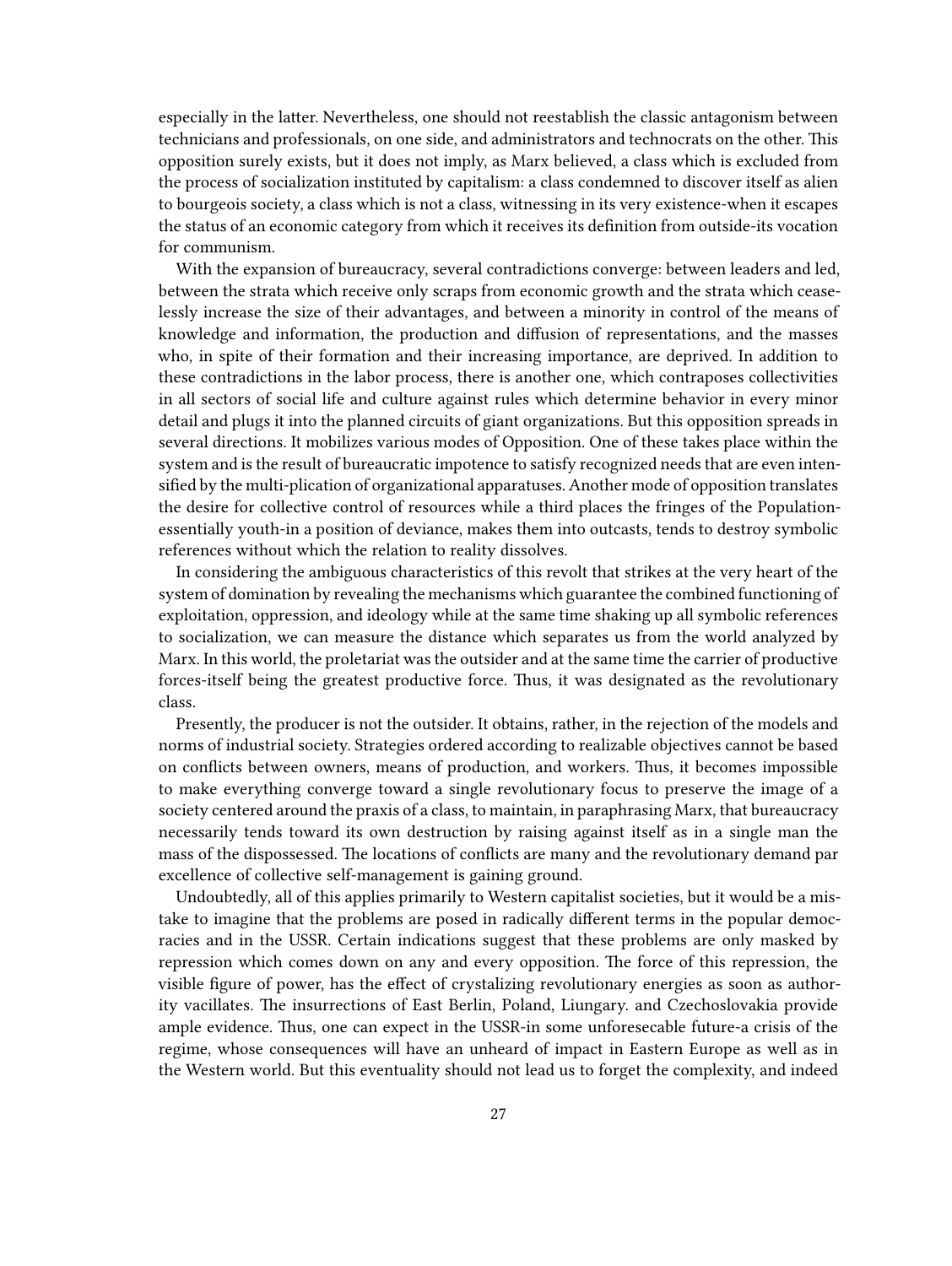the heterogeneity, of conflicts at work in modern industrial society-conflicts for which only the lazy imagination of the little heirs of Leninism can delight in foreseeing the solution in a "good" dictatorship of the proletariat.

A study of the peculiar traits of bureaucratic regimes where nothing remains of bourgeois institutions must inquire farther than I have done in order to discover where the critique of totalitarianism leads. It will not do to refer to the logic of bureaucratic organizations, the new mechanisms whereby the state tends to penetrate all the details of the productive process, in all the representations and relations between people in civil society and culture. Nor is it sufficient to recognize in the party the opposite of what it pretends to be-the pivot of a totalitarian integration. Nor can one point to a fundamental contradiction between control and parasitism. In light of this analysis, it is advisable to carry the critique into the home ground of Marxist theory.

An examination of the Russian regime challenges nothing less than the definition of social reality and, with it, the distinction between base and superstructure. Even if one notes that social relations are generated at the level of production, and that property relations are only their juridical expression-as Castoriadis has shown-one still remains too close to the Marxist problematic. What escapes us is what distinguishes bourgoeis society from bureaucratic society. To be sure, it is possible to point to a pertinent structural trait but it should not be forgotten that it alone cannot characterize it. The very definition of relations of production, reduced to the Opposition of means of production and labor power, remains abstract as long as it does not clarify what it deals with, as long as this relation remains purely within economic space. Rather, it must be acknowledged that it allows this space to come about, that it is at the source of a system of operations (specified in terms of production, exchange and distribution), which are in turn dependent on a specific institutional structure, where modes of power and representation are articulated according to various political and symbolic schemas. In a sense, Marx allows one to think with the concept of mode of production, of a structuring of the social field which locates various features of the economy, of the policy and of the system of representation, as well as their articulations. This structuring, however, assumes and does not generate the referents of the economy, politics, or the symbolic. Indeed, we need only consider the advent of capitalism to note the impact of extra-economic factors. Even when it is characterized by a particular order of economic Operations and regulated by specific mechanisms, the logic of a social system can only be grasped by connecting the network of relations under the triple heading of production, power, and representation. Seen in this fashion, it is certainly possible to distinguish between what comes from the base and what comes from the superstructure. However, this cannot be expressed in terms of the distinction between the economic and the political. It obtains on two levels: it acts on the level of representation where the function of imagination cannot be confused with that of symbols which establish the possibility of social communication and make up the shell of the economic-political field. Otherwise, how is it possible to indicate the originality of the modern bureaucratic system? Plow is it possible to escape the alternative of a bad sociology which sees in it either a variation of industrial Society, or a variation of an a-temporal formation such as Asiatic despotism? To move forward in the analysis, we must ask how, with the destruction of the bourgeois regime, are the articulations of a social field reproduced on all levels, how power relations, and the operations of production and representations combine according to a new model of socialization. If, unable to do so, we preserve, e.g., the classic Marxist conception of the state, or if we dismiss a priori the political or symbolic function, the traits of totalitarianism will always appear accidental.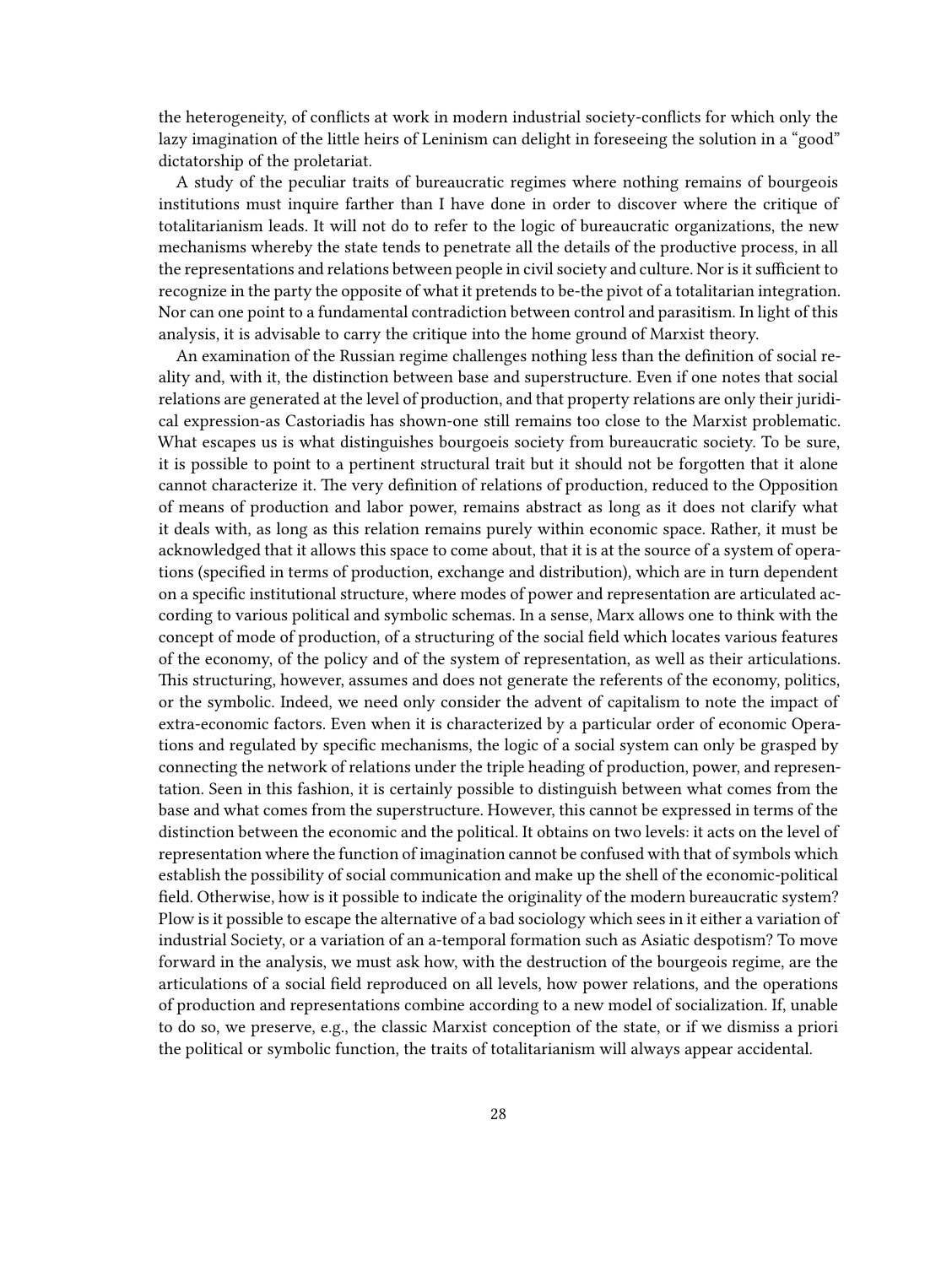Such an analysis would have at least one practical consequence. So long as we remain prisoner of the Marxist schema, all signs of oppression-no matter how quick we are to denounce them-turn out to have no Importance. Similarly, as we have noted, democratic demands do not constitute an object for sociological interpretation, if they are seen as expressions of the influence exercised by bourgeois regimes, or a reflection of a-temporal humanist values. A new examination of the social system would have to persuade us that with democracy we are in the midst of a fundamental process of socialization-if we can read beyond the forms to which it is attached in bourgeois regimes.

Lastly, it was by reexamining my views concerning the degeneration of the "workers" parties and unions that I became aware of a critique too faithful to the spirit of Marx. Without doubt it is important to observe the structural homology between "revolutionary" organizations and of the organization of the industrial system that they hope to destroy. Lenin's views in What Is to Be Done? bears witness, in an exemplary and explicit manner, to the transfer of norms from the industrial enterprise (the militarization of labor) to the model of the party. Yet, the problem is not exhausted by invoking the alienation which leads the exploited to reproduce in their own organization the constraints that they suffer in bourgeois society-or which leads them to divest themselves of their ability to direct their emancipation after having been dispossessed of the ability to direct their production. Nor is the problem exhausted by emphasizing the role of an intelligentsia quick to transform into power the superiority that knowledge gives them. These answers are not false, but they leave in darkness the mechanisms which determine the repetition. The adherence to models of authority and hierarchy, the belief in the knowledge of the leader, the tenacious fidelity to a tradition, the attachment to symbols, the fetishism of the institution, do not point only to the inability of the working class to discover its own identity. These phenomena take on the investment of energy-both individual and collective-in the service of a socialization about which Marxists wish to know nothing, although they are actually very good at mobilizing it. Like bourgeois regimes, the bureaucratic regime would crumble if it did not nourish identifications which conceal servitude and antagonisms, and which keep the large majority under the authority of the leaders. By wanting to ignore the import of the 'imaginary,' one only exposes oneself (under the good colors of revolutionary optimism-itself mystifying and mystified) to the maintenance of an exercise in repetition. These remarks on bureaucracy are far from attaining their goal. My hope is that the reader, like myself, finds here the inspiration to continue.